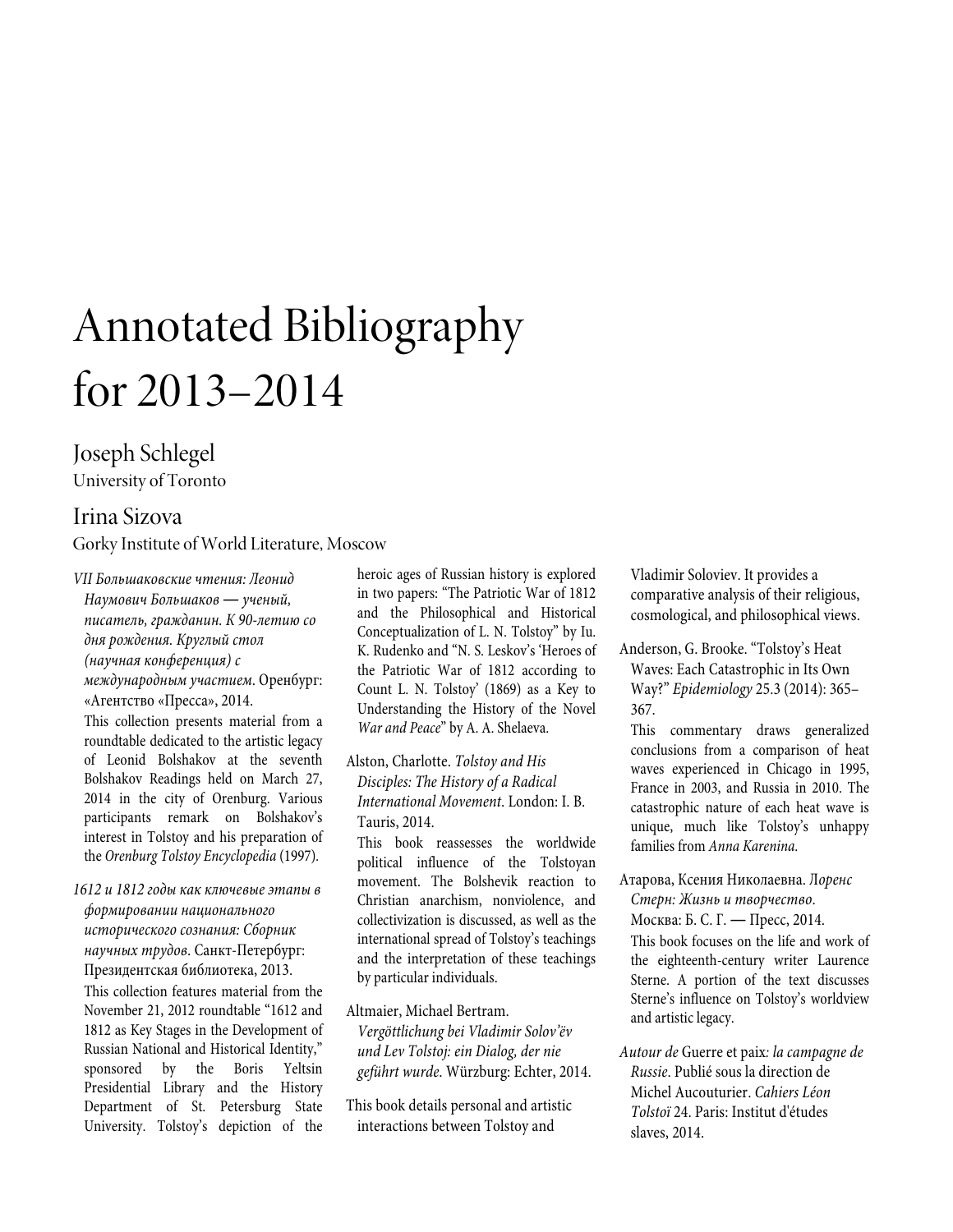This collection presents papers from a December 8, 2012 colloquium dedicated to the bicentennial of Napoleon's Russian campaign of 1812. Marie-Pierre Rey explores the historical sources used by Tolstoy in his preparation for *War and Peace*, Ilya Platov discusses the national significance of the battlefield of Borodino, Gérard Abensour considers the Russian author Mikhail Zagoskin as a precursor to Tolstoy, Vera Miltchina outlines the French diplomatic perspective on commemorative events held in Russia in 1834 and 1839, Michel Niqueux traces the literary heritage of the burning of Moscow, Louis Bergès examines the Russian campaign in the works of Honoré de Balzac, and André Lischke analyzes the representation of the Russian campaign in Sergei Prokofiev's operatic version of *War and Peace*.

Auyoung, Elaine. "Partial Cues and Narrative Understanding in *Anna Karenina*." *Stories and Minds: Cognitive Approaches to Literary Narrative*. Ed. Lars Bernaerts, Dirk De Geest, Luc Herman, and Bart Vervaeck. Lincoln, NE: U of Nebraska P, 2013. 59–78. This chapter considers the effect of minimal cues in Tolstoy's novel *Anna Karenina*. Within Tolstoy's text, partial references provide associative identification. For readers, such references force additional engagement with the narrative, allowing Tolstoy to achieve a comprehensive representation of society.

## Аверин, Борис Валентинович*. От Толстого до Набокова: Из истории русской литературы*. Санкт-

Петербург: Издательство им.

Н. И. Новикова, 2014.

This book contains a section entitled "The Epoch of Classics," which examines Tolstoy's trilogy *Childhood, Boyhood, Youth*. Special attention is given to the social critic N. K. Mikhailovsky's interpretation of the historiosophy in *War and Peace* and Tolstoy's article "Progress and the Definition of Education."

Азарова, Наталья Ивановна.

*Л. Н. Толстой в жизни и творчестве: Учебное пособие для школ, гимназий, лицеев и колледжей*. Москва: Русское слово, 2014.

This textbook provides a comprehensive outline of Tolstoy's life and works. It includes information about Tolstoy's ancestry, his childhood and adolescent years, his service in the Caucasus (including the writing of *Childhood* and *Boyhood*), his time in besieged Sevastopol (including the writing of *The Sevastopol Sketches*), his transfer to St. Petersburg, his period of literary fame, and his first trip abroad. His formation of the Yasnaya Polyana school, his second trip abroad, his marriage to Sophia Behrs, his creation of the novels *War and Peace* and *Anna Karenina*, his famous crisis (*A Confession*, *The Power of Darkness*, *Resurrection*), and the final years of his life are given detailed analysis.

Баганова, Мария. *Лев Толстой:* 

*Психоанализ гениального женоненавистника*. Москва: АСТ, 2014.

This literary work features the story of Tolstoy's final days in 1910. The story is told from the point of view of the outpatient doctor at the Astapovo railway station, who struggles to come to terms with the contradictions he sees in Tolstoy's life.

Басинский, Павел Валерьевич. *Скрипач не нужен*. Москва: АСТ, 2014.

This collection by the writer and literary critic Pavel Basinsky features literary portraits of classic and contemporary Russian writers. His essay on Tolstoy ponders on the failure of Tolstoy and Fyodor Dostoevsky to forge a personal acquaintance.

## Baskakov, Alexej. *"Ströme von Kraft": Thomas Mann und Tolstoi*. Köln: Böhlau, 2014.

This book traces the influence of Tolstoy in the works of Thomas Mann, beginning with Mann's first novel *Buddenbrooks* and continuing through his later life. Tolstoy served as an inspiration for Mann, providing him with strength and support in moments of crisis.

Березин, Владимир. *Виктор Шкловский*. Москва: Молодая

гвардия, 2014.

This volume of the series *Life of Remarkable People* highlights the life and work of the literary theorist and writer Viktor Shklovsky. Chapter thirty-one, entitled "The Mirror of Tolstoy," characterizes the stages of Shklovsky's research into Tolstoy's biography. Other chapters systematize Shklovsky's pronouncements on Tolstoy's work.

Bergamasco, Sonia and Emanuele Trevi. *Karénina: prove aperte d'infelicità*. Rome: Editori internazionali riuniti, 2014.

This stage adaptation portrays the creation of Anna Karenina's character through Tolstoy's development of plot and story. An "open rehearsal" of Anna Karenina's life is presented on an almost empty stage, limiting the focus to her character alone.

Berman, Anna A. "Competing Visions of Love and Brotherhood: Rewriting *War and Peace* for the Soviet Opera Stage." *Cambridge Opera Journal* 26.3 (2014): 215–238.

This article analyzes Prokofiev's reworking of the plot of Tolstoy's novel for the opera version of *War and Peace*. Prokofiev focuses on national unity rather than intimate family relationships. Prokofiev attempted to make the opera acceptable for the Soviet stage of the 1940s by advancing the use of unison singing to underline the shared outlook of the nation.

Blanch, Antoni. *Leo Tolstoy, Political Prophet and Evangelical Anarchist*. Trans. Joseph Owens. Barcelona: Cristianisme i Justicia, 2014.

This is a translation of Blanch's *Lleó Tolstoi, un profeta polític i evangèlic*  (2013). This book examines Tolstoy's life and work in the socio-political and religious context of his age. Emphasis is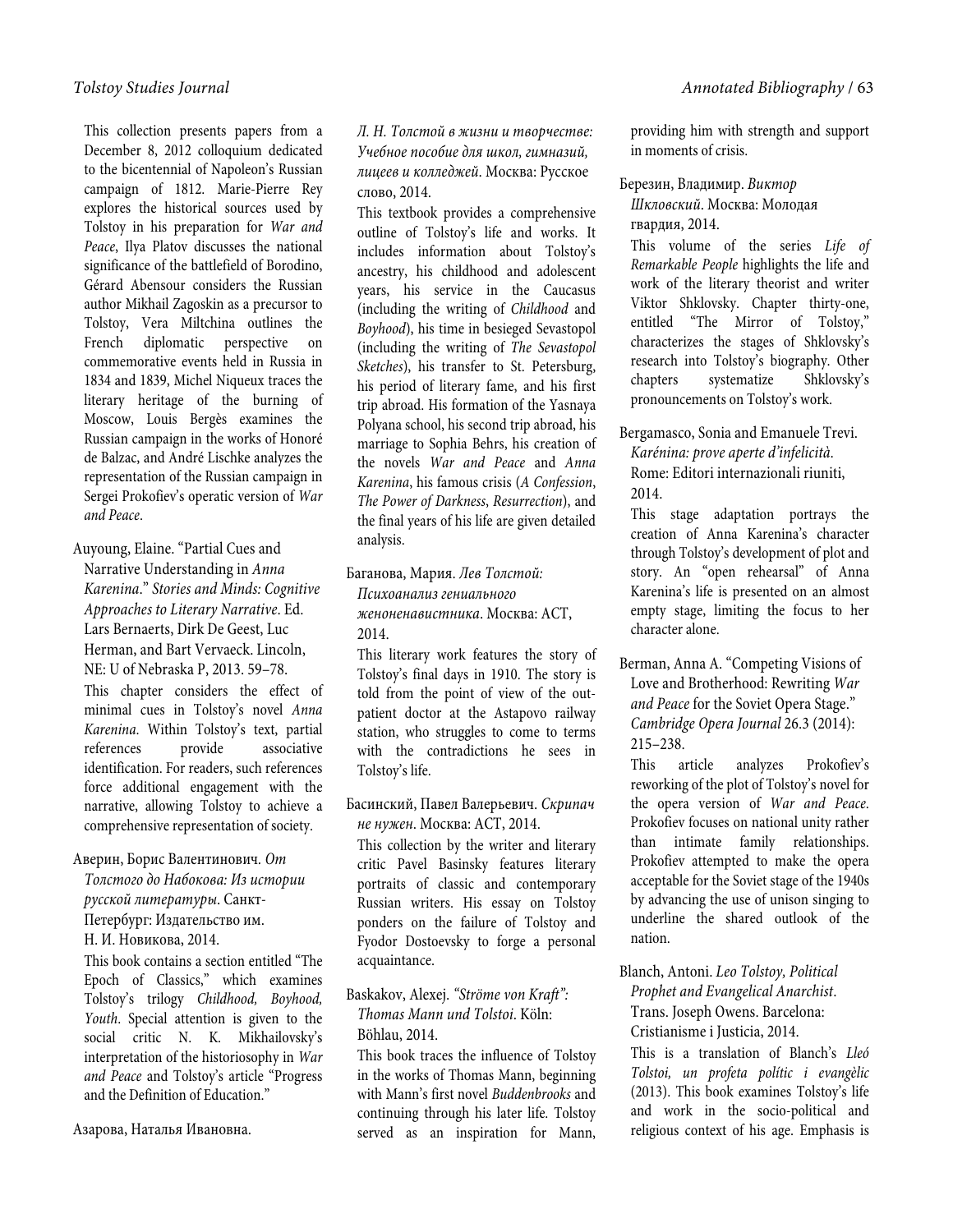placed on the moral message of Tolstoy's late literary output.

Boer, Roland. "Lenin on Tolstoy: Between Imaginary Resolution and

Revolutionary Christian Communism." *Science and Society* 78.1 (2014): 41–60. This article analyzes Vladimir Lenin's critical responses to Tolstoy's work. Lenin's focus on Tolstoy's contradictions can be seen as a precursor to the idea of "imaginary resolution" championed by Fredric Jameson and Claude Lévi-Strauss. Lenin's insightful reading of Tolstoy failed to identify the elements of revolutionary Christian communism present in Tolstoy's works.

Borowicz, Karina. "Reading *Anna Karenina*." *The Southern Review* 50.1 (2014): 23.

In this short poem, Tolstoy is depicted learning the craft of boot-making. Tolstoy's wife prefers his words over his artisanship.

Bouveresse, Jacques. *Le danseur et sa corde: Wittgenstein, Tolstoï, Nietzsche, Gottfried Keller et les difficultés de la foi*. Marseille: Agone, 2014.

This book is the third in a trilogy on the philosophy of religion. It investigates the influence of Tolstoy, Friedrich Nietzsche, and Gottfried Keller on the philosophical views of Ludwig Wittgenstein.

Broder, Bill. *Two Russian Bicycles: A Fictional Journey into the Past on Two Novellas*. San Bernardino, CA: Ainslie Street Project, 2014.

This book presents a pairing of two original novellas based on episodes of Russian history. The first of the novellas is entitled "Tolstoy's Wife." It focuses on the loss of romance between Tolstoy and his wife, Sonya, as well as the fight between Sonya and her daughter Sasha over the copyright to Tolstoy's work.

Burry, Alexander. "A Stony Vengeance: Donjuanism and Retribution in *Anna Karenina*." *Slavic and East European Journal* 57.4 (2013): 544–560.

This article traces the Don Juan plot through Tolstoy's novel *Anna Karenina*, focusing on the fusion of sensuality and retribution. Burry identifies key textual precursors in Mozart's opera *Don Giovanni* and Alexander Pushkin's little tragedy *The Stone Guest*. Tolstoy's characters—Vronsky, Anna, and Karenin—share features with and behave similarly to characters from the Don Juan story—Don Juan, Donna Anna, and the Commendatore.

Casado da Rocha, Antonio. "Narrative Autonomy: Three Literary Models of Healthcare in the End of Life." *Cambridge Quarterly of Healthcare Ethics* 23.2 (2014): 200–208.

This article outlines different models of end-of-life care depicted in Tolstoy's novella *The Death of Ivan Il'ich* (1886), Lorrie Moore's short story "Go Like This" (1984) and Bernhard Schlink's short story "The Last Summer" (2012). *The Death of Ivan Il'ich* demonstrates a classic model of benevolent paternalism, while "Go Like This" and "The Last Summer" provide for patient autonomy.

Чертков, Владимир Григорьевич. *Уход Толстого: Издание стереотипное*. Москва: Книжный дом

«ЛИБРОКОМ», 2014.

This is a republication of V. G. Chertkov's 1922 study of the causes and circumstances surrounding Tolstoy's departure from Yasnaya Polyana in the autumn of 1910. Chertkov's work highlights the significant impact of Tolstoy's departure on his family and society.

Чисников, Владимир Николаевич.

"«Шпион кается»: Ненаписанный рассказ Льва Толстого для «Круга чтения»." Нева 4 (2014): 194–200. This article investigates Tolstoy's plans for a story entitled "The Spy Repents," intended for the *Circle of Reading*. The story was to be based on the history of a non-commissioned gendarme officer Prokofy Kirillov, who visited Yasnaya Polyana in May 1896 and sent three letters to Tolstoy in 1896–97.

Christoyannopoulos, Alexandre J. M. E. "The Golden Rule on the Green Stick:

Leo Tolstoy's International Thought for a 'Postsecular' Age." *Towards a Postsecular International Politics: New Forms of Community, Identity, and Power*. Ed. Luca Mavelli and Fabio Petito. New York: Palgrave Macmillan, 2014. 81–102.

This chapter discusses Tolstoy's views on politics and religion. Christoyannopoulos argues that Tolstoy's teachings on nonviolence serve as a bridge between secular and religious ideologies.

Coker, Christopher. *Men at War: What Fiction Tells Us about Conflict, from* The Iliad *to* Catch-22. New York: Oxford UP, 2014.

This book analyzes major military figures in classic works of literature to reveal the range and breadth of literary depictions of war. Coker establishes five key archetypes: warrior, hero, villain, survivor, and victim. Included in the section on warriors is Tolstoy's portrayal of the eponymous figure Hadji Murat in his posthumous novel.

*Conversations with Jay Parini*. Ed.

Michael Lackey. Jackson, MS: UP of Mississippi, 2014.

This series of interviews with the poet and novelist Jay Parini touches upon his conversations with past and present literary friends. Included is a discussion of Jay Parini's novel *The Last Station*, which focuses on Tolstoy's last moments at the Astapovo railway station prior to his death in 1910.

Currey, Mason. *Daily Rituals: How Artists Work*. New York: Alfred A. Knopf, 2013.

This book outlines the work habits of famous writers, painters, musicians, philosophers, and other notable figures. The four-page entry on Tolstoy begins with a quote from his diary in which he notes that he must "write each day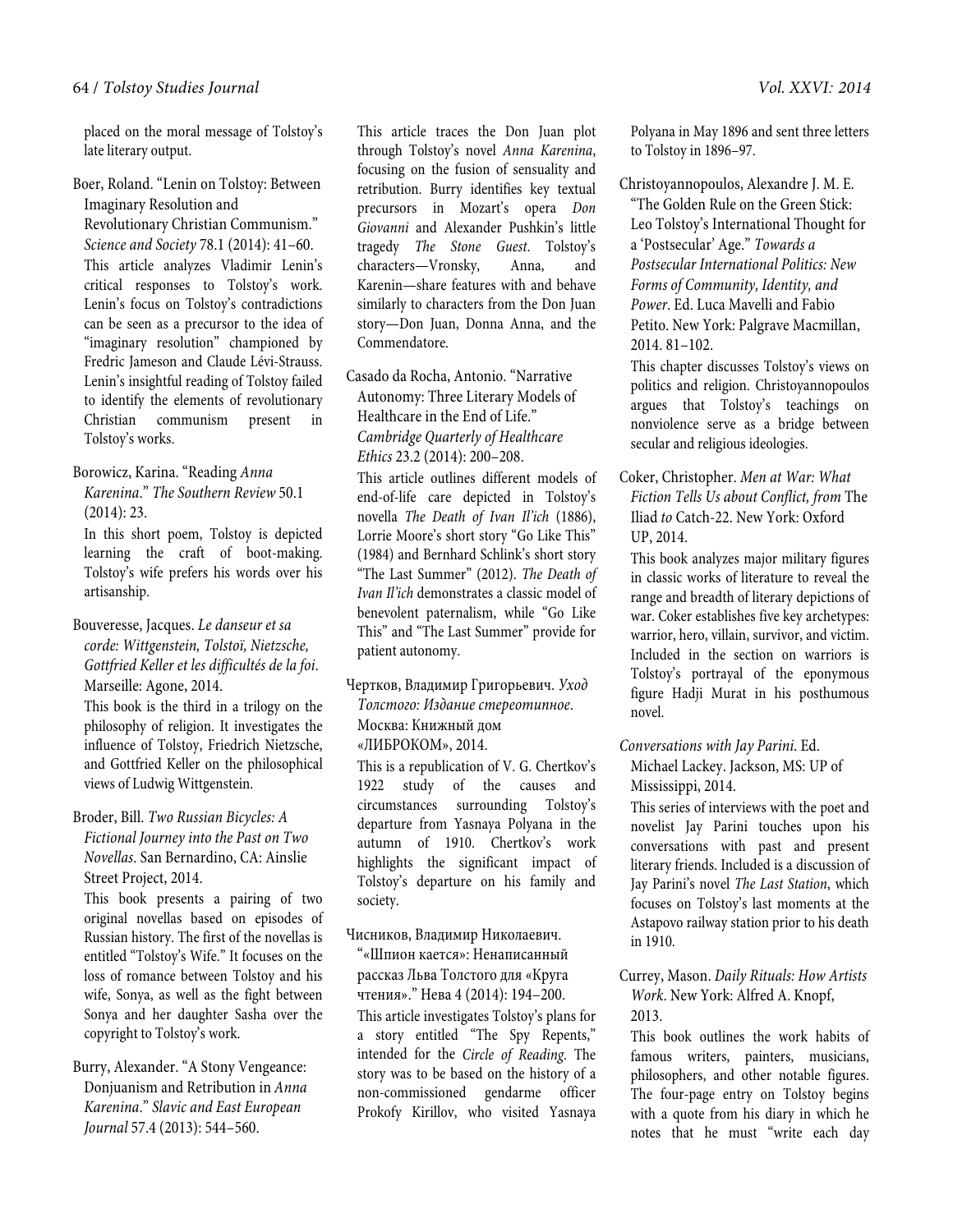without fail." Additional specifics about Tolstoy's daily routine are provided through quoted recollections from Tolstoy's son, Sergei, and daughter, Tatyana.

DeBlasio, Alyssa. "'Nothing in Life but Death': Aleksandr Zel'dovich's *Target* in Conversation with Lev Tolstoy's Philosophy of the Value of Death." *The Russian Review* 73.3 (2014): 427–446. This article analyzes the role and position of death in Aleksandr Zel'dovich's *Anna Karenina*-influenced film *Target* (*Mishen'*, 2011). DeBlasio treats Zel'dovich's film as a philosophical interlocutor with Tolstoy. The search for youth in the film *Target*  responds to Tolstoy's Newtonian formula that finds increasing value in life the closer it approaches to death.

 Diaghilev, Serge. *Serge Diaghilev: L'art, la musique et la danse: Lettres, écrits, entretiens*. Ed. Jean-Michel Nectoux, Ilia S. Zilberstein, and Vladimir A. Samkov. Trans. Françoise Burgun and Marina Cheptitski. Pantin: Centre national de la Danse, 2013.

This volume presents the original works of Sergei Diaghilev and explores his relationship to Russian artistic circles and cultural history. Many of the texts are presented in French for the first time, including Diaghilev's correspondence with Tolstoy.

Di Tonno, Francesca. "Istitutori,

professori e maestri impostori: La figura dell'insegnante nella letteratura drammatica russa da Denis Fonvizin ad Anton Čechov." *Between* 3.6 (2013): 1– 20.

This article investigates the role of tutors, teachers, and professors in Russian drama. It includes a treatment of Tolstoy's satirical presentation of Professor Krugosvetlov in the play *The Fruits of Enlightenment*.

Diusambaeva, Gaukhar. "Пастернак отмечает столетие Толстого." *Toronto Slavic Quarterly* 43 (2013): 5–23.

This article provides a comparative analysis of the work of Boris Pasternak and Tolstoy. Pasternak borrows from Tolstoy's motifs, referencing particular words to recall whole episodes of crisis and inner anguish.

Doğan, Şahin. "Ünlü Rus Yazar Lev Nikolayeviç Tolstoy'un Kızı Aleksandra Lvovna Tolstaya'nın Hatıratında Ermenilerin 1915 Van İsyanı." *Gazi Akademik Bakış* 7 (2013): 127–140. This article discusses the memoirs of Tolstoy's daughter, Alexandra Lvovna Tolstaia. Particular attention is given to Tolstaia's report on the Armenian rebellion at Van, a city she visited in the last week of June, 1915.

## Draganov, Alexandr. "Socratic and Kantian Ideas of Virtue in *Anna Karenina*." *Tolstoy Studies Journal* 25 (2013): 52–56.

This research note considers Socrates and Immanuel Kant as references in Tolstoy's novel *Anna Karenina*. Two scenes in particular are analyzed: Levin's conversation with a carpenter concerning the length of a staircase and Levin's contemplation of the starry sky. The first scene presents similarities to Plato's *Meno* dialogue, in which a slave is provided with geometric hints for the calculation of the hypotenuse of a right triangle, and the second scene extols a Kantian formula for virtue while adhering to a pre-modern view of the universe.

Elborn, Geoffrey. *The Dedalus Book of Vodka*. New York: Dedalus, 2013.

This book details the cultural history of vodka throughout the world. In the section detailing Russian views on vodka, Tolstoy's temperance teachings are mentioned along with his design for a warning label.

Epstein, Joshua M. *Agent Zero: Toward Neurocognitive Foundations for Generative Social Science*. Princeton, NJ: Princeton UP, 2014.

This volume is the third part of a trilogy on agent-based modeling. It describes a software entity named *Agent\_Zero* that retains influence from emotional, cognitive, and social modules, thus providing a building block for generative social science. In a section entitled "Tolstoy: The First Agent Modeler," Tolstoy's novel *War and Peace* is described as foreshadowing agent-based modeling through its attack on the "great man" theory and its depiction of "swarmocracy."

*Essays on Teaching*. Ed. Bob Blaisdell.

Mineola, NY: Dover Publications, 2013. This compilation of essays, poems, and personal reflections related to the topic of teaching includes Tolstoy's 1862 essay "Who Is To Teach Whom to Write, We the Peasant-Children, or the Peasant-Children Us?"

Foster, John Burt, Jr. "From Tolstoy to Premchand: Fractured Narratives and the Paradox of Gandhi's Militant Non-Violence." *Comparative Critical Studies*  10.Suppl (2013): 57–74.

This article investigates Tolstoy's links to Premchand and the ties of each author to Mohandas Gandhi. Foster provides a comparative analysis of Tolstoy's novel *Hadji Murat* and Premchand's short story "The Chess Players." The fracturing of narrative serves as a device for dealing with the paradox of military action in the face of pacifist positioning.

---, "Love across Borders in *Hadji Murad*: Variations on a Cross-Cultural Motif in Tolstoy, Stendhal, and D. H. Lawrence." *Partial Answers: Journal of Literature and the History of Ideas* 12.2 (2014): 311–329.

This article explores the imagery of intercultural love in works by Tolstoy, Stendhal, and D. H. Lawrence. Foster outlines the development of Tolstoy's treatment of romantic themes, from his early fiction to his posthumously published novella *Hadji Murat*. In contrast to the works of Stendhal and D. H. Lawrence, the depiction of love in *Hadji Murat* stops short of grandiose gestures.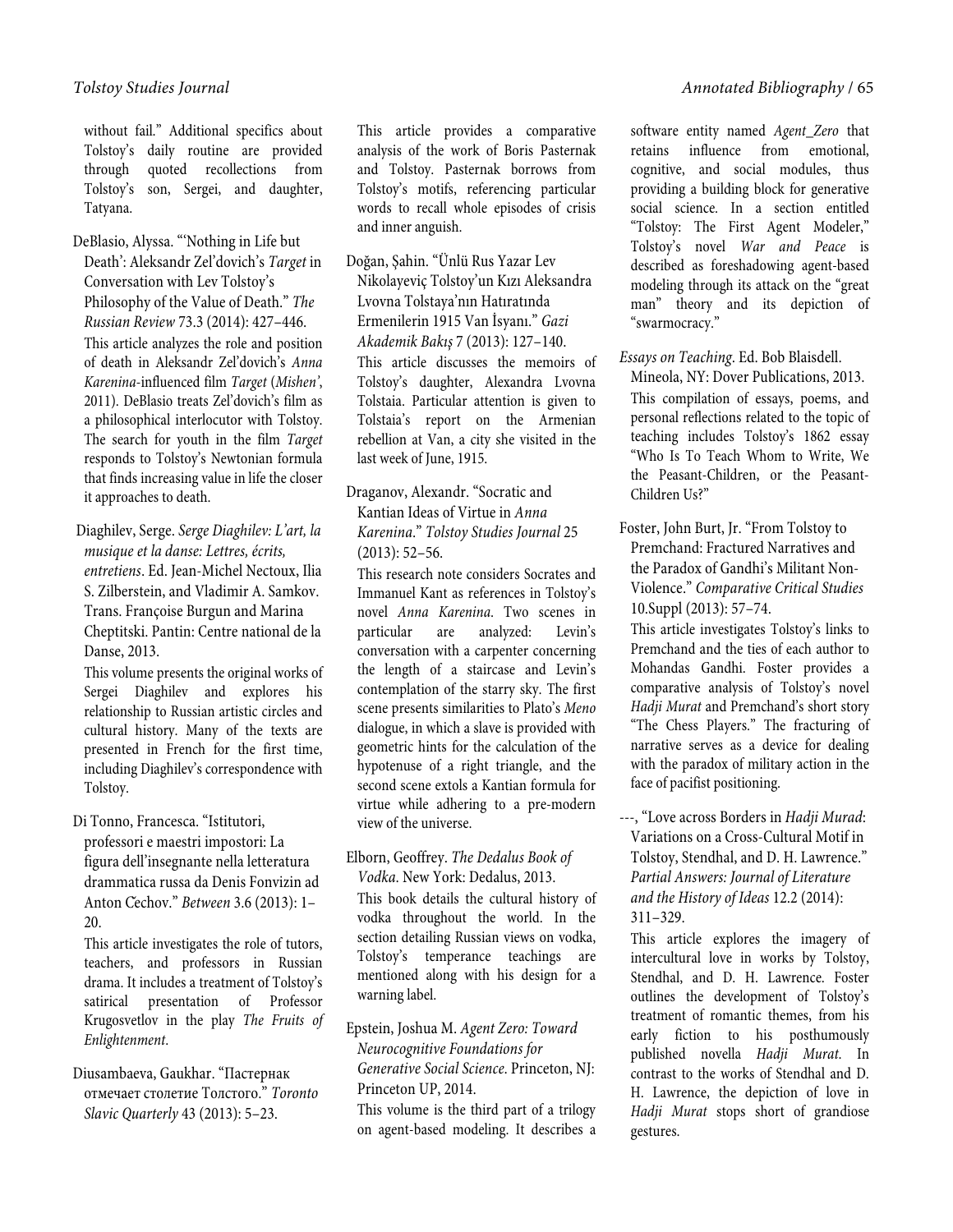## 66 / *Tolstoy Studies Journal Vol. XXVI: 2014*

#### Freeborn, Richard. *The Killing of Anna*

*Karenina*. London: Dynasty Press, 2014. This crime novel focuses on the figure of Anna Karenina, recast as a reclusive lady in an English tower rather than a victim of suicide. The anglophile hero, Prince Dmitry Rostov, uncovers her existence and learns of a Russian murder plot against her.

Garcia, Renaud. *Léon Tolstoï contre le fantasme de toute-puissance*. Neuvy-en-Champagne: Passager clandestin, 2013. This book presents Tolstoy's thought as a precursor to theories of decline. Tolstoy's views on religion, politics, and progress are highlighted through the selection of key passages from his works.

Gatrall, Jefferson J. A. "Tolstoy, Ge, and Two Pilates: A Tale of the Interarts." *From Realism to the Silver Age: New Studies in Russian Artistic Culture: Essays in Honor of Elizabeth Kridl Valkenier*." Ed. Rosalind P. Blakesley and Margaret Samu. DeKalb, IL: NIU P, 2014. 79–93.

This article compares Tolstoy's description of Mikhailov's painting of Christ before Pilate in *Anna Karenina* with Nikolai Ge's depiction of the same scene in *What is Truth?* Tolstoy's different responses to the two works shed light on his views on the interplay between art and literature.

Ghini, Giuseppe. *Anime russe: Turgenev, Tolstoj, Dostoevskij: l'uomo nell'uomo*. Milano: Ares, 2014.

This book examines the relation of characters in works by Ivan Turgenev, Fyodor Dostoevsky, and Tolstoy to the authors themselves. The section on Tolstoy discusses themes of addiction, betrayal, seduction, depression, and despair as they relate to Tolstoy's characters.

Гиленсон, Борис Александрович. *Русская классика в мировом литературном процессе: XIX ― начало XX века*. Москва: ИНФРА-М, 2014.

This book examines classic nineteenthand early twentieth-century Russian literary works in a global context. Tolstoy is allotted substantial space in chapters focusing on French, English, American, German, and Scandinavian literary connections.

Giraldi, William. "The Way of All Flesh: On Tolstoy and Mortality." *Virginia Quarterly Review* 90.1 (2014): 212–217. This review provides context and background for understanding and appreciating Tolstoy's novella *The Death of Ivan Il'ich*. Material for discussion is taken from Victor Brombert's *Musings on Mortality: From Tolstoy to Primo Levi* and Peter Carson's recent translation of *The Death of Ivan Ilyich and Confession*.

Гладкова, Людмила Викторовна. "Послесловие. Лев Толстой и Исаак Тенеромо." *Рождественская легенда: Со слов Льва Толстого*. Записано Исааком Тенеромо. Москва: Издательство «ГАММА-ПРЕСС», 2014.

This afterword details the biography of Isaak Borisovich Feinerman (Teneromo), an author, screenwriter, and committed follower of Tolstoy. The book presents a reprint of Teneromo's manuscript version of a story by Tolstoy.

Glatz, Edith. *Wer suchet, der findet die Bibel in der Literatur*. Würzburg : Königshausen & Neumann, 2013. This book traces biblical themes through literary sources. Tolstoy is included in the section on the theme of "Resurrection."

Goytisolo, Juan. *Belleza sin ley*. Barcelona: Galaxia Gutenberg, 2013.

This collection by the poet and novelist Juan Goytisolo includes an essay entitled "Madame Bovary, Anna Karénina y La Regenta." In this essay, Goytisolo offers a comparative analysis of Flaubert's, Tolstoy's, and Clarín's heroines and reflects on the numerous film adaptations that they have inspired.

Grossman, Morris. *Art and Morality:* 

*Essays in the Spirit of George Santayana*. Ed. Martin A. Coleman. New York: Fordham UP, 2014.

This collection of previously published essays focuses on the ambiguous distinction between art and morality. Chapter fifteen presents Grossman's 1978 essay "Art and Death: A Sermon in the Form of an Essay," which analyzes Tolstoy's novella *The Death of Ivan Il'ich*  as an example of closure in art. Ivan's evaluation of his life is akin to an artistic recapitulation that culminates in successful termination.

Hellman, Ben. "'I am fond of the French and the Swedes…': Swedish Visitors to Leo Tolstoy." *Tolstoy Studies Journal* 25 (2013): 56–67.

This research note provides biographical and contextual details for various Swedish visitors to Tolstoy. These visitors include Jonas Stadling, a philanthropic Baptist who arrived in Russia to assist in famine relief efforts; Abraham Bonde, an eccentric merchant who gave up his fortune to find happiness; Ida Bäckmann, a friend of Tolstoy's youngest daughter, Aleksandra; Alfred Jensen, a literary critic making a Russian tour; and Valdemar Langlet, an Esperantist. Tolstoy enjoyed an overall genial rapport with his Swedish visitors.

Herr, Joelle. *War and Peace: The Epic Masterpiece in One Sitting*. New York: Running P, 2014.

This "mini edition" of Tolstoy's novel *War and Peace* provides concise summaries of each book, descriptions of characters, and a brief biography of Tolstoy. Herr reduces the epic scale of Tolstoy's work to enhance its accessibility to readers in a single sitting.

Holland, Kate. "Genre and the Temptations of Narrative Desire in *Kreutzer Sonata*." *Tolstoy Studies Journal* 25 (2013): 1–14.

This article explores Tolstoy's relationship to narrative fiction in his post-conversion period. Tolstoy's novella *The Kreutzer Sonata* presents a remedy to the seductive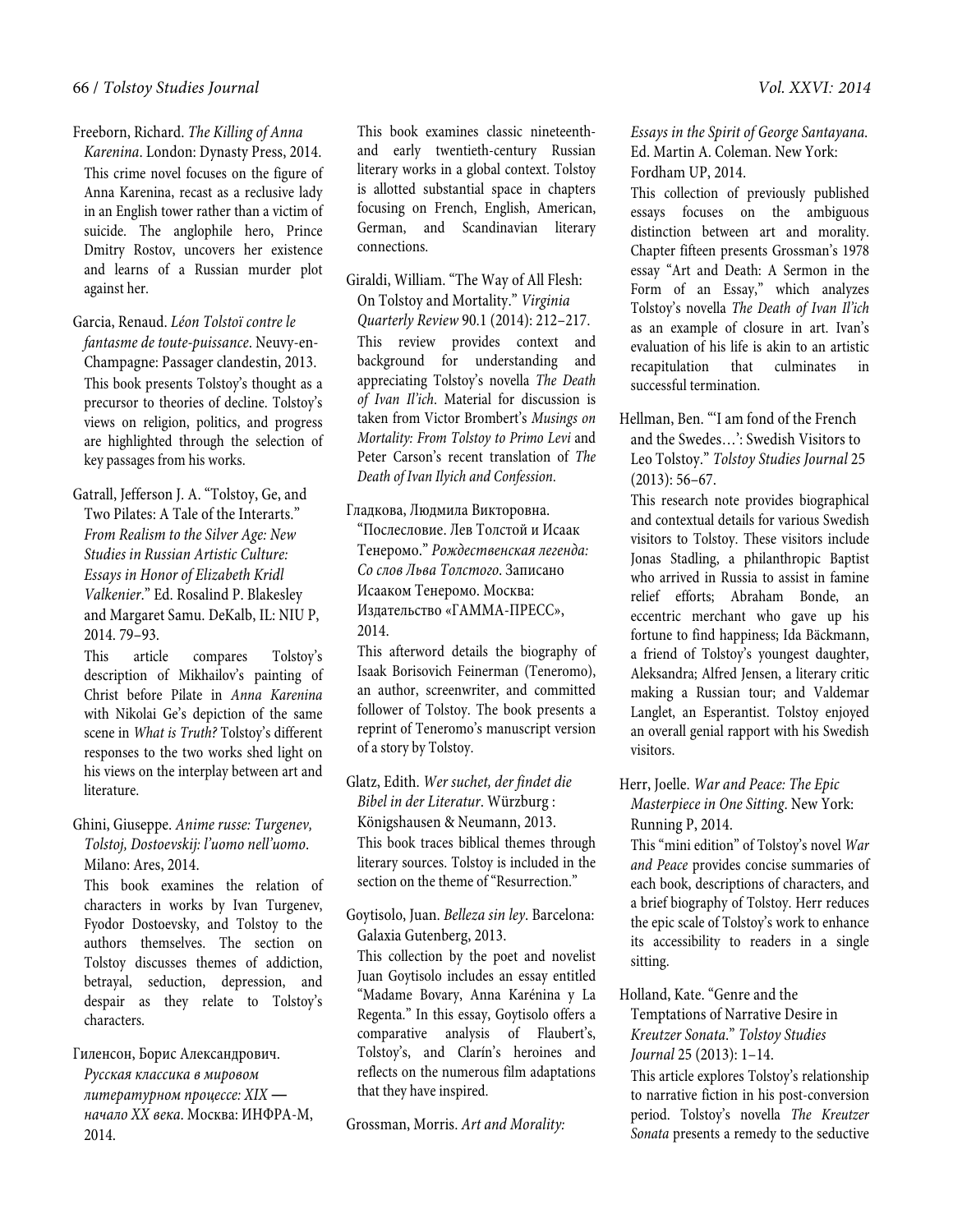qualities of his earlier novel, *Anna Karenina*. The limitation of space in the didactic novella prevents the reader from succumbing to narrative desire while simultaneously receiving a moral message.

Hughes, Michael. "Samovars and Quills: The Representation of Bureaucracy in Mid-Nineteenth-Century Russian Literature." *Archival Science* 14.1 (2014): 55–68.

This article inspects depictions of bureaucracy in nineteenth-century Russian literature, with attention given to works by Sergei Aksakov, Nikolai Gogol, Aleksandr Herzen, Ivan Turgenev, Fyodor Dostoevsky, and Tolstoy. In Tolstoy's novel *Anna Karenina*, Anna's husband Alexei Alexandrovich lives a bureaucratic life that fails to provide Anna with excitement; Tolstoy's novella *The Death of Ivan Ilyich* similarly reflects on the banality and hypocrisy of government service.

*Яснополянский сборник: 2014*. *Статьи, материалы, публикации*. Тула: Музей-усадьба Л. Н. Толстого «Ясная Поляна», 2014.

This twenty-seventh volume of the *Yasnaya Polyana Collection* focuses on Tolstoy in the context of Russian and European literature, philosophy, religion, and art. I. I. Aizikov presents a study of the letters and diaries of Tolstoy, while Iu. I. Krasnosel'skaia, M. A. Mozharova, N. A. Nikolaeva, E. Iu. Poltavets, O. A. Svetlakova, I. V. Arshinova, and N. I. Burnasheva examine issues of Tolstoy's poetics. Also included is material from two previous academic conferences held at Yasnaya Polyana devoted to the threehundredth anniversary of the birth of Jean-Jacques Rousseau (June 6–9, 2012) and the French writer and philosopher Denis Diderot (June 19–21, 2013). Participants include Zh. Abensur, K. G. Alaverdian, T. B. Alen'kina, J. Benkrid, L. Meddakhi Bereksi, E. N. Vasil'eva, M. Kh. Villaverde, M. B. Voloshchuk, A. V. Golubkov, S. F. Dmitrienko, E. Zhmuida, A. A. Zlatopol'skaia, S. N. Ivashkin, B. F. Kolymagin, L. E. Kocheshkova, O. Lerik, S. E. Liubimov, A. P. Liusyi, I. Iu. Matveeva, A. Montoya, Kh. Münch, K. A. Nagina, S. V. Panov, I. Piotrovska, E. V. Petrovskaia, A. N. Polosina, Iu. V. Prokopchuk, F. Roy, L. A. Sapchenko, A. Iu. Sorochan, A. F. Stroev, V. Tellier, L. Sсhmuсk, and V. N. Ianushevskii. The section "L. N. Tolstoy and His Contemporaries" integrates the concerns of modern Tolstoy scholarship with the close study of Tolstoy's immediate environment. E. N. Kozhukhova and A. E. Luk'ianova draw focus to biographical details for F. I. Tolstoy, O. V. Gladun and A. N. Polosina reconstruct the relationship between N. I. Tolstoy and T. A. Ergol'skaia, A. R. Bokovnia and M. Nike analyze the effect of Tolstoy's articles from the 1880s on his contemporaries, and T. R. Mazur outlines the Dondukov-Korsakovs' perception of Tolstoy. Other articles in the collection include "L. N. Tolstoy and A. F. Koni" by S. V. Gaidamak and "L. N. Tolstoy and *Narodnichestvo*: The Volkenshteinov Family" by L. K. Chursina.

Irwin, William. "Death by Inauthenticity: Heidegger's Debt to Ivan Il'ich's Fall." *Tolstoy Studies Journal* 25 (2013): 15– 21.

This article explores the relationship of Martin Heidegger's thoughts on narrative to Tolstoy's novella *The Death of Ivan Il'ich*. The importance of authenticity underlies Heidegger's contemplation of death. Ivan's inauthentic life contrasts with the authentic forgiveness he offers himself and others on his approach towards death.

#### Jackson, R. L. P. "Defining Moments in *Anna Karenina*." *The Cambridge Quarterly* 43.1 (2014): 16–38.

This essay presents Tolstoy's novel *Anna Karenina* as one that avoids presenting any single moment as a defining one. Mundane yet significant moments, such as Kitty's time abroad with Varenka, Dolly's visit to Anna, and Karenin's forgiveness of Anna, are compared to dramatic moments of tragic expectation, such as Koznyshev's aborted proposal to Varenka, Anna's suicide, and Frou-Frou's death. Jackson's reading of the novel is directly influenced by F. R. Leavis's essay "*Anna Karenina*: Thought and Significance in a Great Creative Work" (1965).

## Jahanbegloo, Ramin. *Introduction to Nonviolence*. Basingstoke: Palgrave Macmillan, 2014.

This book outlines the development of non-violence movements during the twentieth century. Jahanbegloo discusses Tolstoy's advocacy of non-violence and his influence on social reformers such as Mohandas Gandhi.

Jameson, Fredric. *The Antinomies of Realism*. London: Verso, 2013.

This critique discusses the production and form of the nineteenth-century novel in its social, political and historical context. Tolstoy's works are discussed alongside those of Émile Zola, Benito Pérez Galdós, and George Eliot. Jameson highlights Tolstoy's use of affective details as a means of distraction and destabilization.

## Kaminer, Jenny. *Women with a Thirst for Destruction: The Bad Mother in Russian Culture*. Evanston, IL: Northwestern UP, 2014.

This book examines the image of motherhood in Russian literature and film. During key periods of crisis, artistic representations of mothers become unstable and disorderly. In a section entitled "Sacrifice Subverted: The Bad Mothers of M. E. Saltykov-Shchedrin and L. Tolstoy," Kaminer analyzes the depiction of motherhood in *Anna Karenina*, with the emancipation of the serfs in 1861 serving as an influential backdrop.

Katz, Michael R. "'Though this be Madness': Sofia Tolstaya's Second Response to *Kreutzer Sonata*." *Tolstoy Studies Journal* 25 (2013): 67–71. This research note investigates the role of madness in Sofia Tolstaia's story "Song without Words," a text written in response to Tolstoy's novella *The Kreutzer Sonata*. Katz provides an overview of the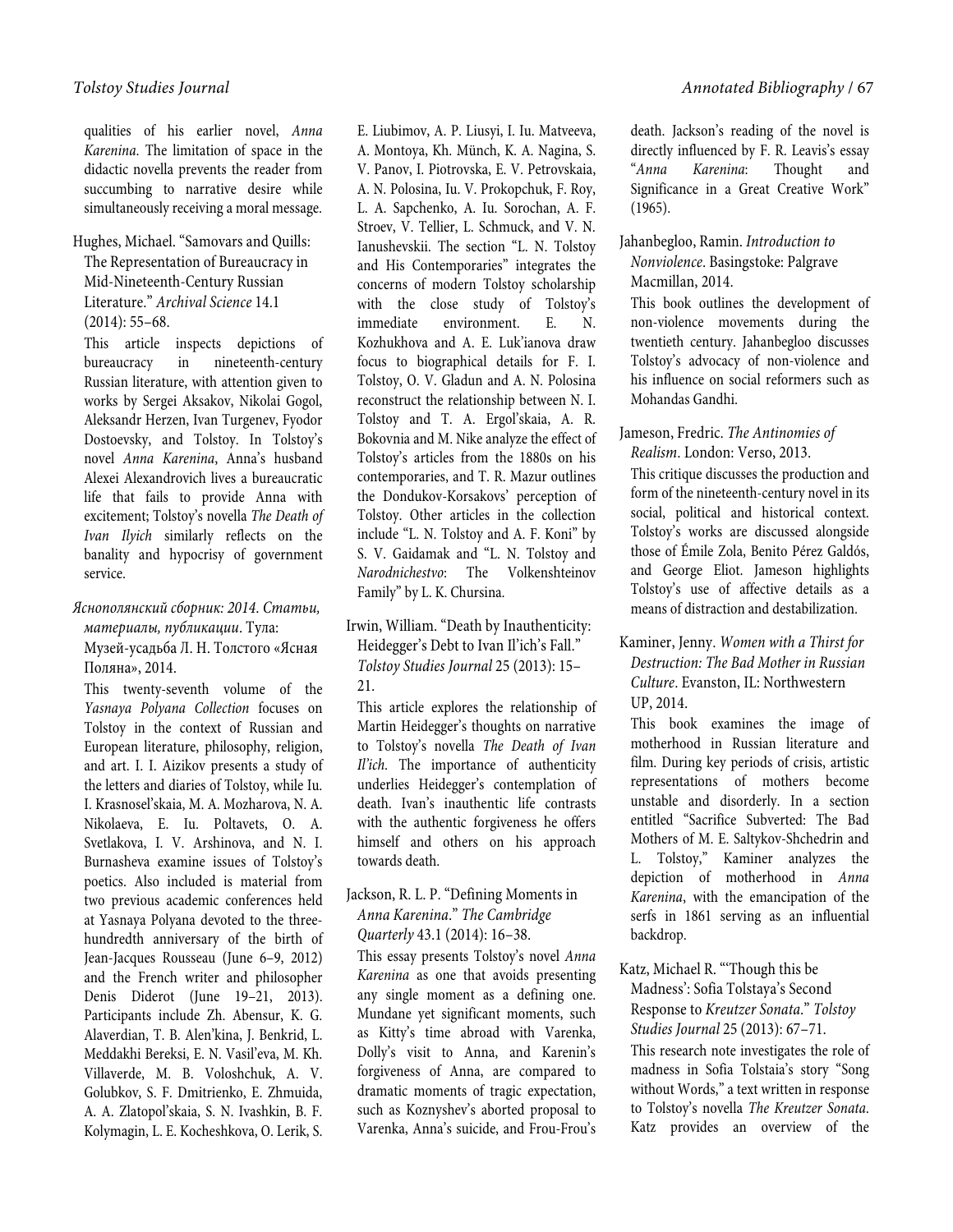relationship between gender and mental illness in European and Russian history and underlines Tolstaia's successful treatment of this theme in her story.

Kaufman, Andrew D. *Give* War and Peace *a Chance: Tolstoyan Wisdom for Troubled Times*. New York: Simon & Schuster, 2014.

This book applies life lessons from Tolstoy's novel *War and Peace* through personal and related anecdotes. Tolstoy's views on timeless themes—plans, imagination, rupture, success, idealism, happiness, love, family, courage, death, perseverance, and truth—are discussed. Tolstoy's fiction presents the richness of human experience, with all of its contradictions and complications.

Kemple, Thomas. *Intellectual Work and the Spirit of Capitalism: Weber's Calling*. New York: Palgrave Macmillan, 2014. This book discusses the ideas of Max Weber within the context of three of his lectures: "Technology and Culture" (1910), "Science as a Vocation" (1917), and "Politics as a Vocation" (1919). Weber's plans to devote a lecture to Tolstoy's works are presented, with a particular focus on the place of the character Platon Karataev from Tolstoy's novel *War and Peace* in Weber's ideas.

Холиков, Алексей Александрович.

*Прижизненное полное собрание сочинений Дмитрия Мережковского: Текстология, история литературы, поэтика*. Санкт-Петербург: Нестор-История, 2014.

This monograph examines the complete collected works published in the lifetime of Russian authors of the nineteenth and twentieth centuries, concentrating on the history, typology, and principles of scientific description of the collections. Focus is given to the 1914 collected works of D. S. Merezhkovsky, investigating textual criticism, literary history, and poetics. The issue of "Merezhkovsky and Tolstoy" is given comprehensive treatment. Kholikov discusses Tolstoy's popularity in the 1910s with the context of

an article by Lukian Sil'ny (S. F. Librovich) entitled "Who Will be Tolstoy's Successor?" Tolstoy's complete collected works in the *Library of the "Russian Word"* series are examined as the standard against which the Merezhkovsky collected works were measured. Significant attention is given to the personal and artistic contacts between Merezhkovsky and Tolstoy, including Merezhkovsky's and Zinaida Gippius's visit to Yasnaya Polyana and Merezhkovsky's critical evaluation of Tolstoy's life and works.

Kolstø, Pål. "Fame, Sainthood and *Iurodstvo*: Patterns of Self-Presentation in Tolstoi's Life Practice." *Slavic and East European Journal* 57.4 (2013): 525–543.

This article discusses Tolstoy's employment of *iurodstvo* (holy foolishness) as a means of attaining a prophetic status free from vainglory. Tolstoy's interest in *iurodstvo* can be found primarily in private writings of his post-conversion period, forming a key element of his quest for self-mastery. Tolstoy experimented with *incognito iurodstvo* as a means of balancing between stylitism and socialism.

Конусова, Елена Дмитриевна.

"Международная научнопрактическая конференция «Testis Temporum. Дневники и воспоминания в русской литературе XX века»." *Русская литература* 2 (2014): 309–316.

This article chronicles material from the conference "*Testis temporum*: Diaries and Memoirs in Twentieth-Century Russian Literature," held on October 28–29, 2013 at the Institute of Russian Literature (Pushkin House) in St. Petersburg. It includes an outline of a paper presented by A. S. Aleksandrov entitled "Reminiscences of Tolstoy at the Beginning of the Twentieth Century: Functions, Specificity, and Typology (Towards a Staging of the Question)."

Kruszelnicki, Michał. "Tolstoj et la question du sexe." Trans. Nicolas Litvine. *Slavica bruxellensia* 9 (2013):  $1 - 15$ .

This article analyzes the role of sex in Tolstoy's works, focusing primarily on his novel *Anna Karenina*. By linking sexual desire with death, Tolstoy emphasizes that the passion of carnal love leads to inevitable destruction. Tolstoy's philosophy of extreme asceticism allows for an escape from the dangers of eroticism portrayed in the novel.

Kuzmic, Tatiana. "«Serbia — Vronskii's Last Love»: Reading *Anna Karenina* in the Context of Empire." *Toronto Slavic Quarterly* 43 (2013): 40–66.

This article examines the importance of Vronsky's involvement as a volunteer in Serbia in the epilogue to Tolstoy's novel *Anna Karenina*. The novel is read as an allegory for Russian nationalism, with Anna serving as an anthropomorphized Russia.

Lang, Gerald. "What Does Ivan Ilyich Need To Be Rescued From?" *Philosophy* 89.2 (2014): 325–347.

This article presents a pessimistic view of Tolstoy's novella *The Death of Ivan Il'ich*, arguing that Ivan does not receive redemption through his death and fails to improve as a human being. Lang makes extensive reference to Frances Kamm's essay "Rescuing Ivan Ilych: How We Live and How We Die" (2003).

Larlham, Daniel. "Stanislavsky, Tolstoy, and the 'Life of the Human Spirit.'" *The Routledge Companion to Stanislavsky*. Ed. R. Andrew White. London: Routledge, 2014. 179–194.

This chapter investigates the development of Konstantin Stanislavsky's acting method. Larlham traces Stanislavsky's concern for "the life of the human spirit of the role" to Nikolai Chernyshevsky's review of early works by Tolstoy. The psychological focus of Tolstoy's literary techniques influenced Stanislavsky's approach to theatrical representation.

Legeais, Raymond. *Tolstoï et le droit: les expériences juridiques d'un écrivain et*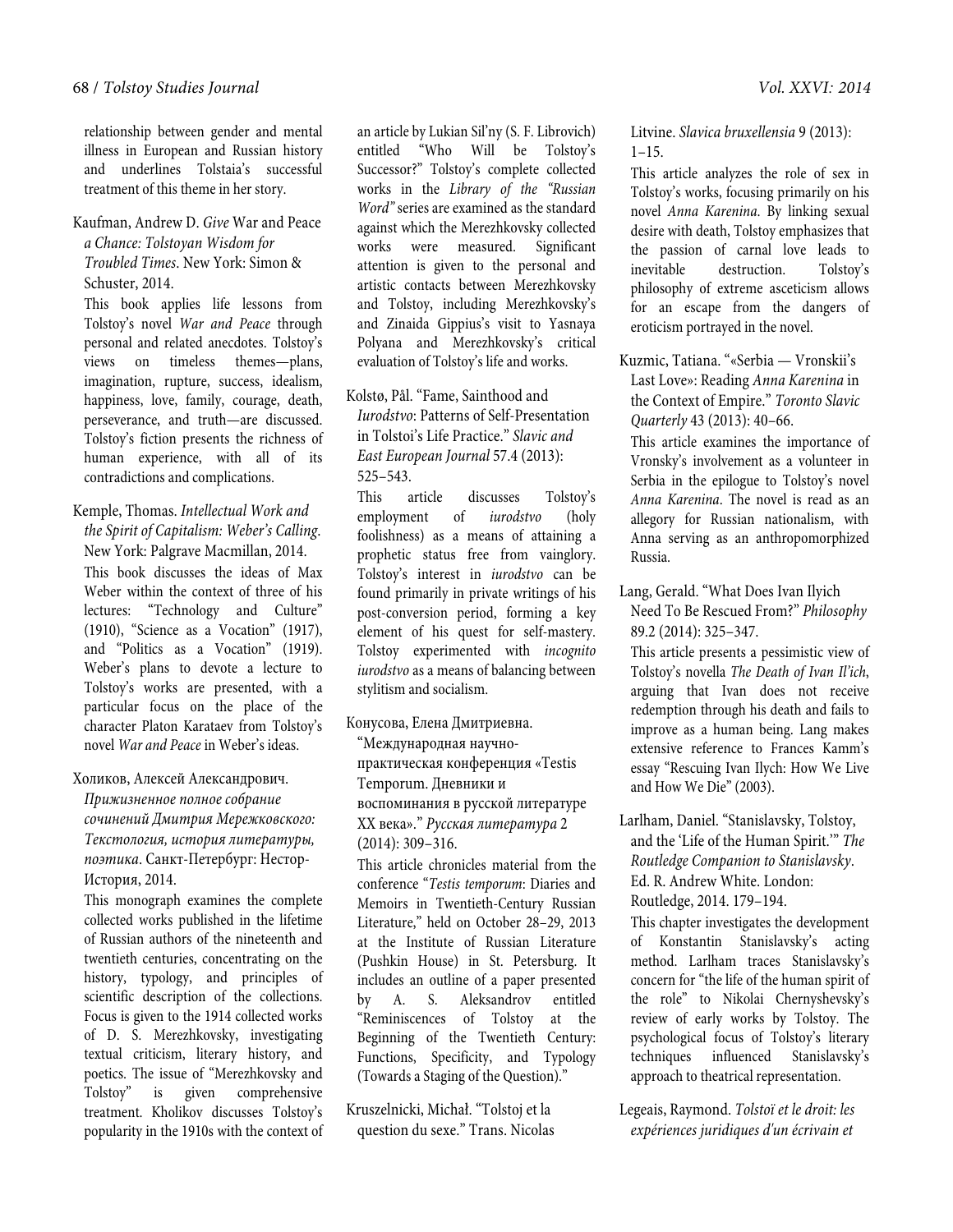## *les leçons d'un indigné*. Issy-les-

Moulineaux: LGDJ-Lextensto, 2013.

This book investigates Tolstoy's understanding of law through an investigation of his legal writings and personal accounts. Legeais analyzes the role of juridical figures in Tolstoy's fictional works, particularly in the novella *The Death of Ivan Il'ich* and the novel *Resurrection*. Tolstoy's views on law in relation to Christianity are also given explicit attention.

## *Лев Толстой в Иерусалиме:*

*Материалы международной научной конференции "Лев Толстой: после юбилея*.*"* Сост. Елена Дмитриевна Толстая. Moskva: Новое литературное обозрение, 2013.

This collection features material from the conference "Leo Tolstoy after the Centennial," which was held at The Hebrew University of Jerusalem on October 24–26, 2011. The keynote address by Donna Tussing Orwin, entitled "Tolstoy Today," is included, along with the following papers: "British and American News concerning Tolstoy's Departure and Death (Based on Archival Material from The Leo Tolstoy Museum-Estate in Yasnaya Polyana)," by Galina Alekseeva; "The Irishman from Yasnaya Polyana: Shane Leslie on Tolstoy," by Andrei Rogachevsky; "Russian Jewish Tolstoyans: Ukrainian Evangelical Peasants and the founding of the Jewish Theater in New York, 1880–1898," by Sergei I. Zhuk; "Tolstoy's 'Jewish Question,'" by Inessa Medzhibovskaya; "'Under the Sky of Yasnaya Polyana': An Episode from 1885 and Its Reflection in the Dramaturgy of I. Teneromo," by Galina Eliasber; "Lea Goldberg and Leo Tolstoy," by Hamutal Bar-Yosef; "Tolstoy and Mysticism," by Vladimir Paperny; "'Each of Us Should Be Böhme' (The Masonic Text of *War and Peace*)," by Sergei Shargorodsky; "Alexander Druzhinin as Match Maker between Tolstoy and Denis Davydov," by Donna Tussing Orwin; "Prince P. A. Vyazemsky's Notes on the Fifth and Sixth Volumes of *War and Peace*," by Dmitry Ivinsky; "The

Labyrinth of Tolstoy's *Resurrection*  Manuscripts," by Anna Grodetskaia; "On 'Lions and Little Dogs' (In Relation to Tolstoy's Story)," by Alexander Karpov; "'Why are Poetry and Prose so Closely Related…': Leo Tolstoy and Boris Pasternak," by Gaukhar Dusembaeva; "A Subjective Author and the Crisis of the Realist Narrative (Tolstoy's *Resurrection*)," by Vladimir Markovich; "A Great Writer of Russian Water (Naïveté as a Device in Tolstoy)," by Evgeny Soshkin; "'The Snowstorm' in Tolstoy's System of Associations," by Maria Pliukhanova; "Tolstoyan Pages in *The Charterhouse of Parma* (Towards the Estrangement of War in Tolstoy and Stendhal)," by Alexander Zholkovsky; "Female Images in *War and Peace* and Russian Literature of the 1830s," by Michael Weisskopf; "Napoleon in Anna Scherer's Salon," by Barbara Lonnquist; "*Сherchez la femme*: Tolstoy in the Prose of Mikhail Kuzmin," by Lada Panova; "Once More on 'Aunt Sonya's Sofa' and 'Lectures of Dostoevsky' by Mikhail Kuzmin and the 'Dead' Tolstoy of 1907 and the 'Living' Classic of 1913," by Leonid Katsis; "A Conversation with the Ocean: Akim Volynsky at Yasnaya Polyana," by Elena Tolstaia; and "The Departure and Death of Tolstoy through the Eyes of Ze'ev Jabotinsky," by Pyotr Kriksunov.

## Линков, Владимир Яковлевич. *Бытие к бессмертию: Книга о Льве Толстом*. Москва: Книжный дом «ЛИБРОКОМ», 2013.

This book emphasizes the continuity between Tolstoy's life and works. Tolstoy's novel *War and Peace* is presented as evidence of Tolstoy's unique role as an author who brings his own ideals of happiness into his works. Tolstoy's influence on world literature is also discussed.

Ломоносов, Александр Геннадиевич.

## *Путь в Софию: Очерки*

*феноменологии русского духа*. Санкт-Петербург: Издательство РХГА, 2014 This book investigates the role of literary classics in the history of the Russian people. The chapter entitled "Leo Tolstoy: In Search of Real Life" examines Tolstoy's religious and philosophical pursuits in books such as *An Investigation of Dogmatic Theology*, *What I Believe*, *A Confession*, *The Kingdom of God is Within You*, and *The Teachings of Jesus Christ for Children*.

## *Лотмановский сборник 4*. Ред.

Л. Н. Киселева и Т. Н. Степанищева. Москва: ОГИ, 2014.

This fourth volume of *The Lotman Collection* features material from the International Lotman Congress on the topic of "Cultural Polyglotism" held in Tartu on February 28-March 2, 2012, in commemoration of the ninetieth anniversary of Yuri Lotman and the eighty-fifth anniversary of Zara Mints. Articles include "The Sources of the 'Anti-Tolstoy Trend' in Russian Religious Thought of the Mid-Nineteenth Century," by Vladimir Paperny, "Tolstoy's *ABC Book* as an Ideological Project," by Natalia Osipova, "The Three Fates of Two Subjects (Leo Tolstoy and the Memoirs of Viktor Shompulev)," by Anna Litvina and Fyodor Uspensky, and "Metaphors and Imagery in Fet's Verse Epistles to Tolstoy," by Lea Pild.

Lushchevska, Oksana. "Reasoning as a Pedagogical Tool: Tolstoy's Real Happening Stories for Children." *Children's Literature in Education* 45.1 (2014): 60–73.

This article analyzes Tolstoy's pedagogical approach to reasoning in stories written for and in collaboration with children, primarily in two volumes: *New ABC*  (1875) and *Readers* (1875). Tolstoy's approach to child education shares key features with the works and essays of Jean-Jacques Rousseau, Jean Piaget, and John Dewey. Tolstoy's stories expose children to experiences that require critical choices and associated consequences.

Matveeva, Inga. "Discussing Art in the Second Redaction of *Resurrection*." Trans. David Houston. *Tolstoy Studies*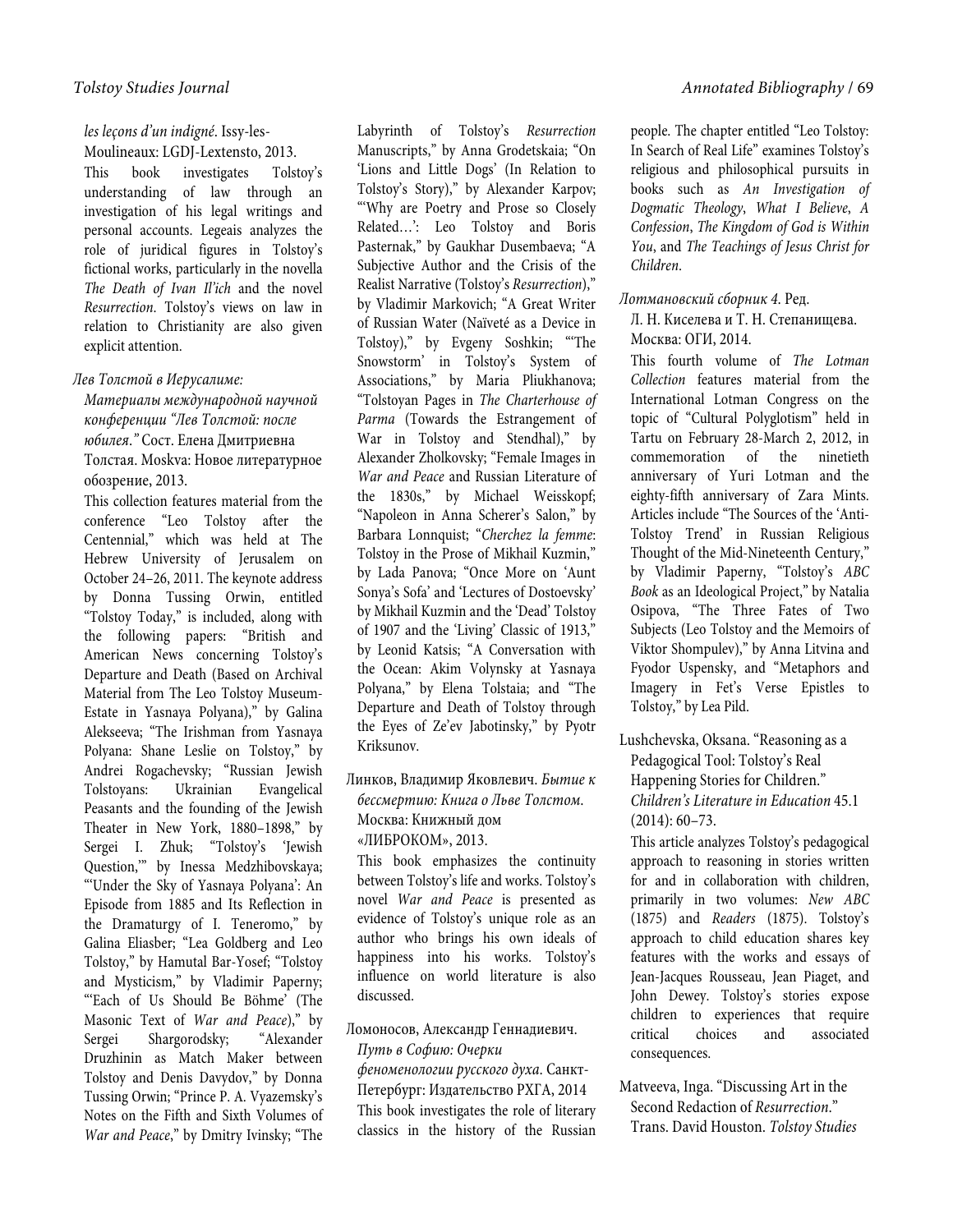#### 70 / *Tolstoy Studies Journal Vol. XXVI: 2014*

#### *Journal* 25 (2013): 72–78.

This research note analyzes an excised portion of Tolstoy's second draft of the novel *Resurrection*, in which the characters discuss particular works of art in the Tretyakov Gallery by name. In the final draft, Tolstoy removes direct references to contemporary artists but retains the thematic conclusions of the discussion.

Matz, Wolfgang. *Die Kunst des Ehebruchs: Emma, Anna, Effi und ihre Männer*. Göttingen: Wallstein, 2014.

This book explores the similarities and differences of the heroines of three nineteenth-century novels of adultery: Gustave Flaubert's *Madame Bovary*, Tolstoy's *Anna Karenina*, and Thomas Fontane's *Effi Briest*.

McNeil, Peter and Sanda Miller. *Fashion Writing and Criticism: History, Theory, Practice*. London: Bloomsbury Academic, 2014.

This manual provides an overview of approaches to fashion criticism and fashion writing. Included is a snapshot of Tolstoy's views on morality and fashion from his treatise *What is Art?*

Medzhibovskaya, Inessa. "TOLSTOY ON POGROMS? I. Teneromo (Feinerman): 'Reminiscences about L. N. Tolstoy. Pogroms' (Translation and Commentary)." *Tolstoy Studies Journal* 25 (2013): 78–82.

This translation of a previously unpublished note by Isaak Borisovich Feinerman (Teneromo) includes a summary of its archival provenance and a discussion of its placement amongst other notes by Teneromo on the subject, such as "In the Days of the Pogroms" and "Tolstoy on Jews." Teneromo's text provides insight into Tolstoy's views on the relationship between Christianity and Judaism in Russia and his negative appraisal of pogroms in general.

Mendelsund, Peter. *What We See When We Read: A Phenomenology, with Illustrations*. New York: Vintage Books,

#### 2014.

This book discusses the problem of physical appearance in literature. Authors tend to give more attention to characters' behaviors and motivations than to their physical description, leaving readers to reference an incomplete image. Mendelsund presents Tolstoy's heroine Anna Karenina as an example, comparing a police sketch based on her description to various artistic sketches and portrayals of the character in film.

Miller, Andy. *The Year of Reading Dangerously: How Fifty Great Books (and Two Not-So-Great Ones) Saved My Life*. London: Fourth Estate, 2014. This book details an experiment in which the author incorporates the reading of literary classics into his daily routine and writes his responses to those works. Tolstoy's novels *Anna Karenina* and *War and Peace* are included amongst the selections. Miller points out that Tolstoy's books in particular are much more enjoyable to read than he anticipated.

Moran, John P. "Tolstoy's Hedgehog: Violence, Conflict, and the Deification of Reason." *Perspectives on Political Science* 43.3 (2014): 153–161.

This essay counters Isaiah Berlin's classic definition of Tolstoy as a fox (a person who pursues many ends) who strives but fails to be a hedgehog (a person who relates everything to a single central vision). Moran identifies a central vision in Tolstoy's argument against the deification of reason in *War and Peace*. The four main characters (Pierre, Natasha, Marya, and Nikolai) present alternatives to modern Gods of Science, Cosmopolitanism, and Self-Interest. Various forms of Romantic idealism help to moderate the characters' viewpoints and prevent the heightened levels of conflict that arise from the deification of reason.

Morris, Marcia A. "Itinerant Barbaras: *Anna Karenina*'s Peripatetic Guardian Saints." *Christianity and Literature* 63.2 (2014): 203–222.

This article explores the significance of three minor characters from Tolstoy's novel *Anna Karenina*: Varenka, Kitty's friend and companion; Varya, Vronsky's sister-in-law; and Princess Varvara, Anna's aunt. The three characters share the name Varvara, the Russian form of Barbara, a saint venerated as a protectress in the Eastern Orthodox tradition. The three Barbara-named characters serve a helper function for Kitty, Vronsky, and Anna, providing them with protection at key moments.

Мурин, Д. Н. "Слово и смысл: Проза." *Русская словесность* 4 (2014): 47–53. This article analyzes the use of the verb "to join" ("сопрягать") in Tolstoy's novel *War and Peace*. Aspects of the verb's use include the joining together of nobility and common folk, the mundane and the extraordinary, the conclusion of war through peace, and the displacement of hatred through love.

Muza, Anna. "The Organic and the Political: Stanislavsky's Dilemma (Ibsen, Tolstoy, Gorky)." *The Routledge Companion to Stanislavsky*. Ed. R. Andrew White. London: Routledge, 2014. 37–51.

This chapter discusses the depiction of depravity in early twentieth-century performances by the Moscow Art Theater. The director Konstantin Stanislavsky focused on authenticity and accuracy in his staging of plays by Henrik Ibsen, Maxim Gorky, and Tolstoy. Tolstoy's play *The Power of Darkness* was presented by Stanislavsky under the cover of mud and included a live horse and ethnographically researched peasant costumes.

Naiman, Eric. "When Nabokov Writes Badly: Aesthetics and Morality in *Laughter in the Dark*." *The Russian Review* 73.4 (2014): 550–570.

This article about Vladimir Nabokov's novel *Laughter in the Dark* and its Russian forerunner *Kamera obscura* explores the aesthetics and morality of Nabokov's writing in relation to Tolstoy's manifesto *What is Art?* Nabokov used Tolstoy's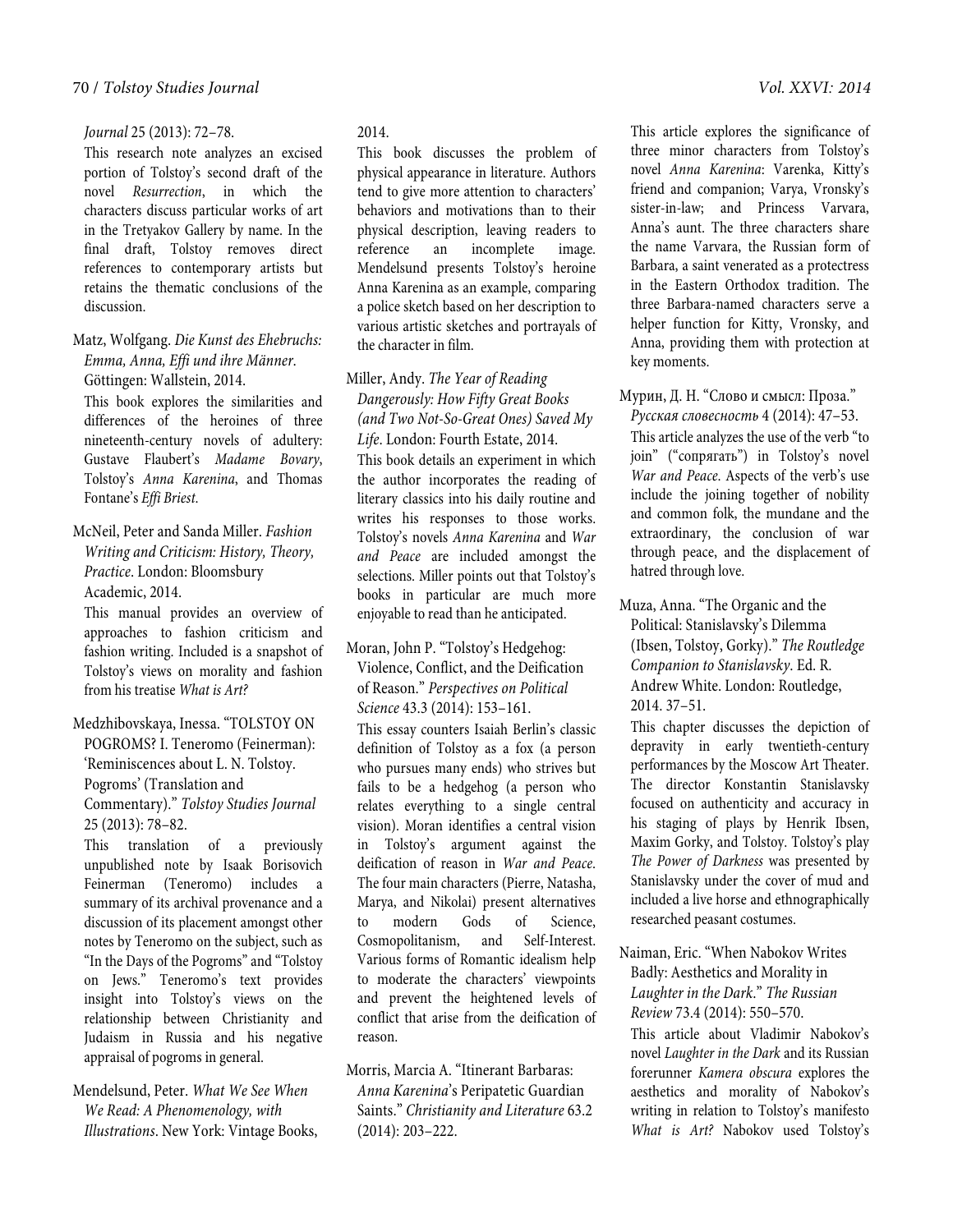arguments against particular forms of art as a launching point for his own presentation of those forms. Nabokov incorporates elements from Tolstoy's novel *Anna Karenina* as a means of highlighting Tolstoy's best writing while simultaneously denigrating Tolstoy's later philosophies on art.

Nichols, Lawrence T. "Modern Roots of the Sociology of Love: Tolstoy, Addams, Gandhi, and Sorokin." *The Palgrave Handbook of Altruism, Morality, and Social Solidarity: Formulating a Field of Study*. Ed. Vincent Jeffries. New York: Palgrave Macmillan, 2014. 149–177. This article details Tolstoy's influence on the social reformers Jane Addams, Mohandas Gandhi, and Pitirim Sorokin. Love forms an integral part of modern sociology in part as a result of this Tolstoyan line of influence.

#### Oei, Bernd. *Tolstoi: Seelenfänger – ein unkonventioneller Revolutionär*. Münster: Lit Verlag, 2013.

This monograph examines the expression of political, social, and religious ideas in Tolstoy's work. Oei highlights the broad range of Tolstoy's philosophical and artistic influences, as well as Tolsoy's widespread influence on the the world.

#### Ореханов, Георгий, Протоиерей.

*В. Г. Чертков в жизни Л. Н. Толстого*. Москва: Издательство ПСТГУ, 2014 This monograph focuses on the history of the relationship between Tolstoy and Vladimir Chertkov. Orekhanov makes extensive use of archival material to reconstruct Chertkov's biography, including his relationship with Tolstoy's daughter, Alexandra. Additional details about the origins of Tolstoy's will and the contemporary perception of Chertkov's role in Tolstoy's life are included.

Paperni, Vladimir. "Антимедицинские мотивы в романе Льва Толстого «Война и мир»." *Toronto Slavic Quarterly* 47 (2014): 154–173. This article explores Tolstoy's opposition to and distrust of medicine. Tolstoy's antimedical stance appears throughout his novel *War and Peace* under four primary motifs: inefficacy, greed, maleficence, and social need.

Paperno, Irina. *"Who, what am I?": Tolstoy Struggles to Narrate the Self*. Ithaca, NY: Cornell UP, 2014.

This book probes Tolstoy's self-analysis and thoughts on identity, life, and meaning. It engages with a comprehensive selection of Tolstoy's non-fiction works, including diaries, personal accounts, confessions, memoirs, and religious tracts.

Perron, Jeff L. "*Anna Karenina*: One Story, Two Storylines, and the Importance of Oblonsky." *Studies in Literature and Language* 8.3 (2014): 1– 4.

This article emphasizes that Tolstoy's novel *Anna Karenina* is a single story with two distinct storylines. Oblonsky plays a crucial role in connecting the storyline of Anna and Vronsky to the storyline of Levin and Kitty. The constant nature of Oblonsky serves as a neutral canvas upon which the actions of characters are contrasted from one storyline to the other, thereby forming the single story of the novel.

#### Peterson, Nadya L. "The Child in Chekhov." *The Russian Review* 73.4 (2014): 511–531.

This article on the representation of childhood in the stories of Anton Chekhov includes a brief comparison of the story "At Home" to Tolstoy's novel *Childhood*. Tolstoy responded enthusiastically to Chekhov's stories about children, considering "At Home" one of Chekhov's best.

## 王萍. "中国文化元素与欧

美文学的接受--以列夫·托尔斯 泰为例." 东北师大学报*(*哲 学社会科学版*)* 4 (2014): 107–111. [Ping, Wang. "Zhongguo wenhua yuansu yu Ou Mei wenxue de jieshou— — Liefu Tuoersitaiwei li." *Dongbei shi da xuebao (Zhexue shehui ke xue ban)* 4 (2014): 107–111.]

This article examines the influence of Tolstoy on Chinese literature. Ping identifies four features of Tolstoy's writing that promote strong cross-cultural influence: his affinity to the people, his sage-like wisdom, his constant search for truth, and his teachings of simplicity.

### Poljakova, Ekaterina. *Differente*

*Plausibilitäten: Kant und Nietzsche, Tolstoi und Dostojewski über Vernunft, Moral und Kunst*. Berlin: De Gruyter, 2013.

This book provides a comparative analysis of the philosophical ideas of Kant, Nietzsche, Tolstoy, and Dostoevsky on the topics of reason, morality, and art. The chapter on Tolstoy investigates his views on religion, rationality, non-resistance to evil, and morality in art.

## Полосина, Алла Н. "Образ моря в творчестве Л. Н. Толстого." *Вестник крымских литературных чтений* 9.2 (2013): 217–227.

This article investigates Tolstoy's use of marine imagery. Tolstoy's first visit to the Caspian Sea occurred in 1852, and to the Black Sea in 1854. In *The Sevastopol Sketches*, the sea serves a descriptive function, while in later stories Tolstoy invoked the sea to assist in moral instruction.

Popoff, Alexandra. "Sophia Tolstaia's and Anna Dostoevskaia's Autobiographical Writing." *Aspasia* 7 (2013): 19–41.

This article analyzes the autobiographical writings of Anna Dostoevskaia and Sophia Tolstaia, the wives of Fyodor Dostoevsky and Tolstoy, respectively. The reception of each woman's writing is reviewed, along with their opinions on the literature of their husbands.

## ---, *Tolstoy's False Disciple: The Untold Story of Leo Tolstoy and Vladimir Chertkov*. New York: Pegasus Books, 2014.

This book investigates Vladimir Chertkov's influence on Tolstoy. Popoff presents research from archival material, including diaries, letters, and notes to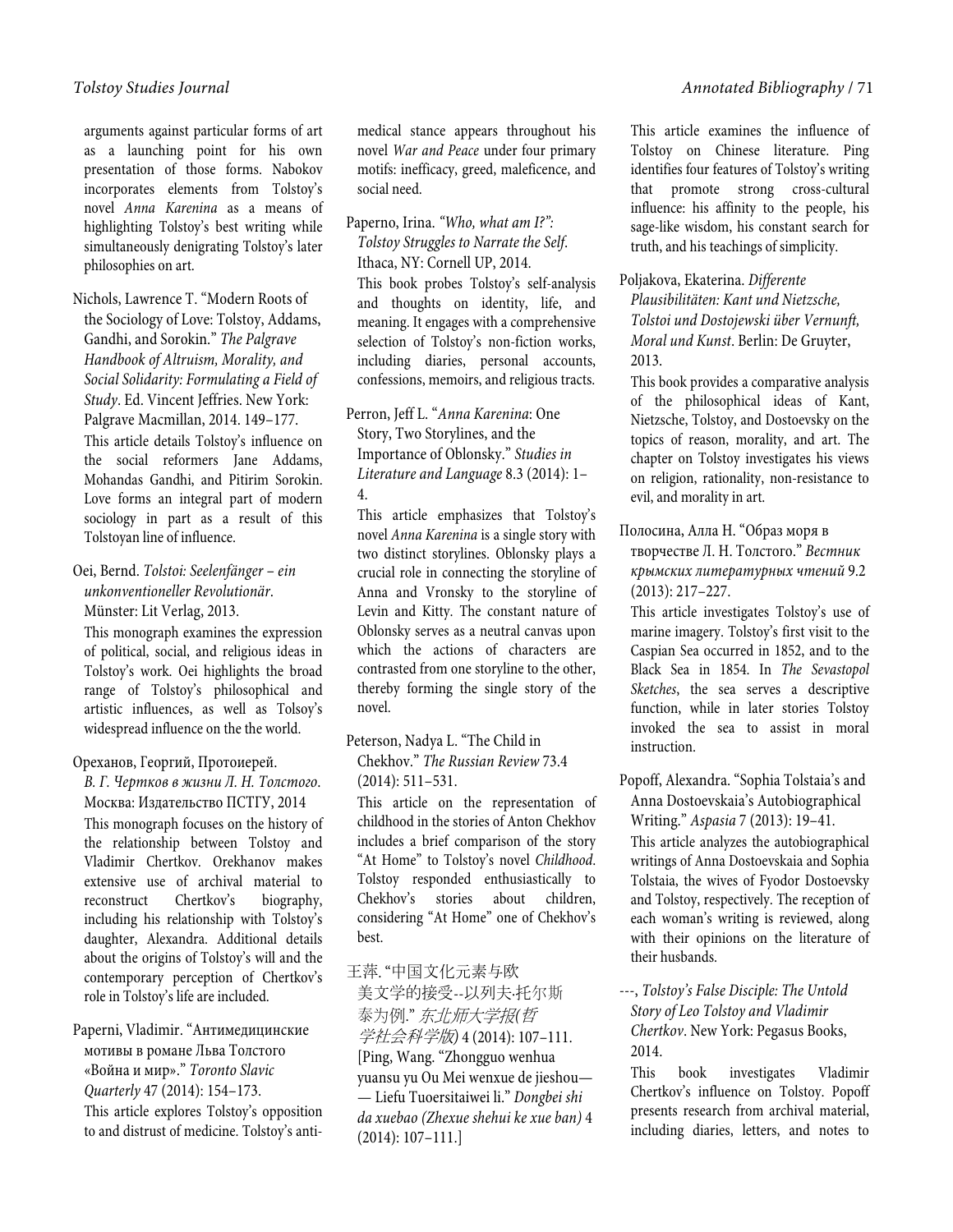demonstrate Chertkov's careful cultivation of his relationship with Tolstoy. Chertkov's censorship and control of Tolstoy's creative production corresponds to the Russian government's heightened apprehension of Tolstoy, a fact that suggests possible third-party involvement in Chertkov's engagement with Tolstoy.

Qualls, Karl D. "The Crimean War's Long Shadow: Urban Biography and the Reconstruction of Sevastopol after World War II." *Russian History* 41.2 (2014): 211–223.

This article details the importance of Crimea in Russian history, focusing on the influence of the Crimean War on perceptions of World War II. Tolstoy's depiction of the Siege of Sevastopol serves as an important point of reference in the urban biography of Sevastopol.

Rafter, Kevin. "'A Great Deal of It Cannot Be Printed': W. T. Stead and E. J. Dillon." *Ireland and the New Journalism*. Ed. Karen Steele and Michael de Nie. New York: Palgrave Macmillan, 2014. 141–158.

This chapter outlines the relationship between W. T. Stead and E. J. Dillon, two Irish journalists who had significant interest in Russia. Rafter provides details about the collaborative undertaking by Stead and Dillon to translate and publish Tolstoy's controversial text, *The Kreutzer Sonata*, in 1890. Both journalists held private correspondence with Tolstoy and made personal acquaintance with the author.

## Ранчин, Андрей Михайлович.

*Перекличка Камен: Филологические этюды*. Moskva: Новое литературное обозрение, 2013.

This book presents analyses of classic works of nineteenth- and twentiethcentury Russian literature. Sections are devoted to Gogol, Tolstoy, and Brodsky, along with various other authors. The section on Tolstoy consists of eight chapters: six focusing on questions of identification and meaning in the novel

*War and Peace* and two analyzing the symbolism of Tolstoy's story "Master and Man." An addendum concerning centenary celebrations of Tolstoy is also included.

Rawlinson, Mark. "Does Tolstoy's *War and Peace* Make Modern War Literature Redundant?" *War and Literature*. Ed. Laura Ashe and Ian Patterson. Cambridge: D. S. Brewer, 2014. 228– 248.

This article presents the polemical position that Tolstoy's novel *War and Peace* makes all other writings about war superfluous. Rawlinson investigates responses to Tolstoy's novel and compares Tolstoy's work to later treatments of war to demonstrate Tolstoy's exhaustive development of the subject. Tolstoy presents war from various perspectives and permits a range of explanations within an overarching philosophy of history.

Rigler, Sibille. *"Picking Up the Pieces": Woody Allens intertextueller Dialog mit der russischen Literatur*. Wiesbaden: Harrassowitz Verlag, 2013.

This book analyzes the role of Russian literary references in the work of Woody Allen. Section 3.1.1.1 outlines the relative influence of Fyodor Dostoevsky and Tolstoy on the filmmaker's philosophical ideas.

Riss, Walter. *"Play Tolstoi":* 

*Kreutzersonate*. München: Theater-Verlag Desch, 2013.

This confessional monologue is based on Tolstoy's novella *The Kreutzer Sonata*.

Роднянская, Ирина Бенционовна. "Булгаков Сергей Николаевич."

*Литературная учеба* 1 (2014): 147– 167.

This passage from the soon-to-bepublished volume *Russian Literary Critics of the Twentieth Century* includes a systematic overview of Sergei Bulgakov's reviews of Tolstoy.

Романова, Наталья Ивановна. "Сцена

бала в романе Л. Н. Толстого *Анна Каренина*: от ранних редакций к завершенному тексту." *Лесной вестник Московского* 

*государственного университета леса* 5 (2013): 147–157.

This article analyzes the ballroom scene that features Kitty Shcherbatskaia in Tolstoy's novel *Anna Karenina*. Romanova compares different manuscript versions of the scene to demonstrate its primary positioning in the overall structure of the novel.

Rosenshield, Gary. "Trauma, Post-Traumatic Stress Disorder, and Recovery in *War and Peace*: The Case of Nikolai Rostov." *Tolstoy Studies Journal*  25 (2013): 22–41.

This article investigates Tolstoy's novel *War and Peace* for its treatment of battlefield trauma. The experiences of Nikolai Rostov provide a close analog to current understandings of post-traumatic stress disorder.

Schönle, Andreas. "Tolstoy's Critique of Modernity in *War and Peace*: Intersections with Foucault." *Tolstoy* 

*Studies Journal* 25 (2013): 42–51.

This article investigates the convergence of Tolstoy's thoughts on modernity with those of Michel Foucault. Tolstoy's antimodern stance appears as early as *War and Peace*, forming a seamless thread in his conceptualization of history over time.

Schwarz, Daniel R. *Reading the European Novel to 1900: A Critical Study of Major Fiction from Cervantes'* Don Quixote *to Zola's* Germinal. Hoboken, NJ: John Wiley & Sons Inc., 2014.

This study examines the development of the novelistic genre from its beginning through the end of the nineteenth century. Each chapter offers a close reading of a different masterwork. Schwarz presents Tolstoy's *War and Peace* as a historical epic and Tolstoy's *Anna Karenina* as a work of emotional and moral content.

Scognamiglio, Carlo. *Storia e libertà: Quattro passi con Hegel e Tolstoj*. Lecce: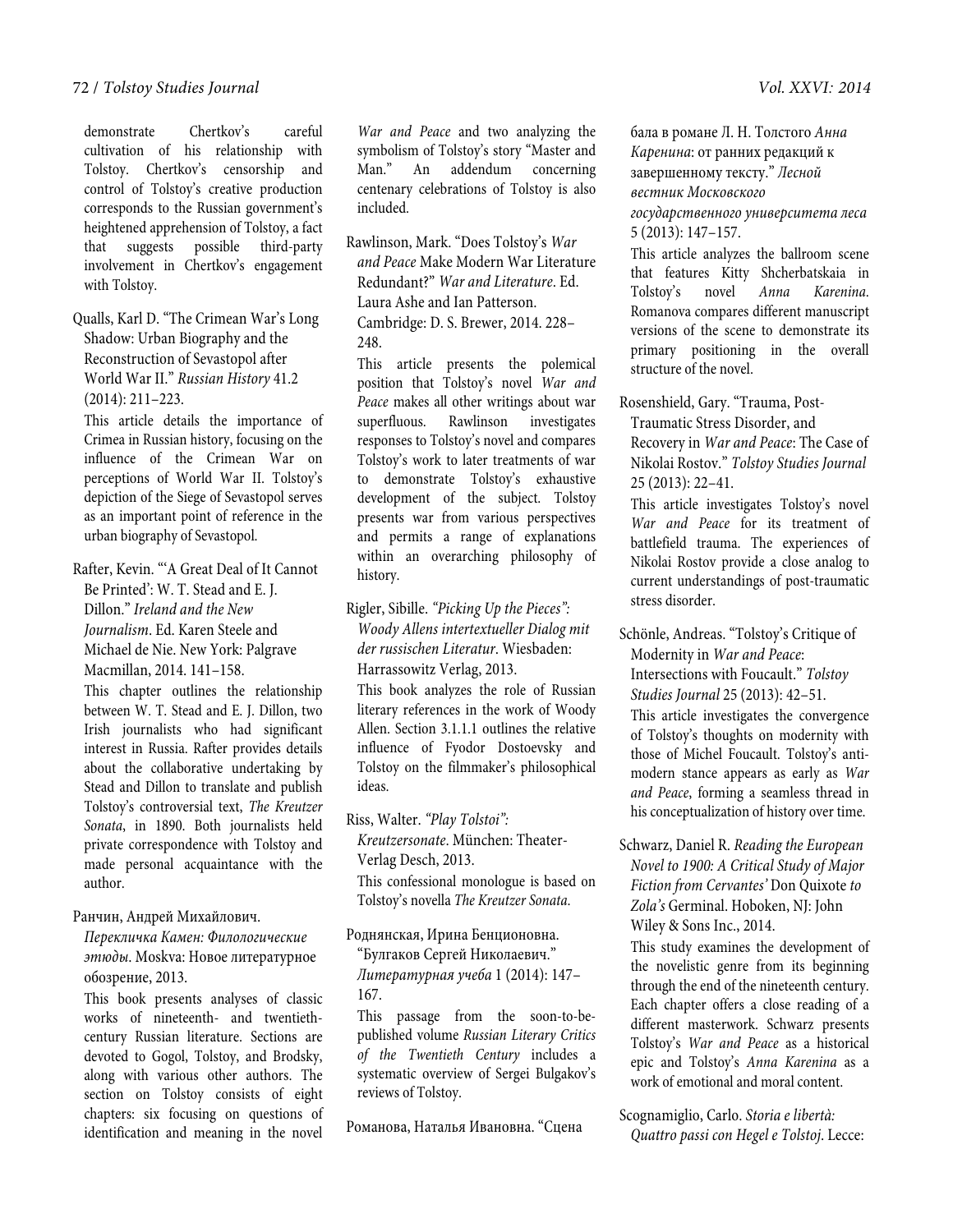Pensa multimedia, 2013.

This book presents a philosophical discussion of the conflict between history and personal freedom. Scognamiglio's investigation of the ideas of Hegel and Tolstoy concentrates strongly on Tolstoy's novel *War and Peace*.

## Shukla, Rajesh. "Rethinking the Role of Religious Experience in Tolstoy's Thought." *Toronto Slavic Quarterly* 43 (2013): 115–136.

This article discusses the nature and role of religious experience for Tolstoy. Shukla considers the influence of spiritual experiences and conventional Christian practices on Tolstoy, as well as Tolstoy's skepticism and antagonism towards conventional Christianity. Tolstoy's religious experience consists of the personally developed virtues of universal brotherhood, non-violence, and compassion towards all mankind.

Shul'ts, Sergei. "Hemingway and Tolstoy: 'The Snows of Kilimanjaro' and 'Death of Ivan Il'ich.'" *Tolstoy Studies Journal*  25 (2013): 82–89.

This research note compares features of narrative composition and character placement between Ernest Hemingway's story "The Snows of Kilimanjaro" and Tolstoy's novella *The Death of Ivan Il'ich*. While many similarities link the two works, Hemingway offers key counterpoints to Tolstoy's text by using an individualized psychological focus.

## Silva, Ana Cristina. *A segunda morte de Anna Karénina*. Alfragide: Oficina do Livro, 2013.

This novel presents a story of alternative perspectives and identity crises. Characters share particular traits with characters from Tolstoy's novel *Anna Karenina*. Themes of love and sex, sacrifice and death, and betrayal and retribution also align the book with Tolstoy's in its focus.

Синдаловский, Наум. "Графский род Толстых в петербургском городском фольклоре." *Нева* 4 (2014): 188–206.

This article provides historical and biographical information concerning representatives of the Tolstoy name connected to St. Petersburg and its environs. Included under review are P. A. Tolstoy, F. I. Tolstoy ("The American"), A. F. Zakrevskaia (née Tolstaia), A. I. Osterman-Tolstoy, A. K. Tolstoy, M. P. Tolstoy, and A. N. Tolstoy. The role of St. Petersburg in the artistic works of Leo Tolstoy is also discussed.

Сизова, Ирина Игоревна. "История создания рассказа Л. Н. Толстого «Как чертенок краюшку выкупал»." *Филологические науки: Вопросы теории и практики* 12.1 (2013): 191– 194.

This article investigates the textual history of Tolstoy's short story "Promoting a Devil." Sizova examines the five known manuscripts of the work and determines the chronology of Tolstoy's artistic interest in the subject of the first distiller.

---, "История текста драматической обработки легенды о царе Аггее Л. Н. Толстого." *Сибирский филологический журнал* 4 (2013): 58– 65.

This article reconstructs the textual history of Tolstoy's dramatic reworking of an old legend about the Tsar Haggai on the basis of three preserved manuscripts. The material of the first draft is compared to two copies confirmed through diary entries by Tolstoy concerning problems in the representational system of the dramatic scenes. The chronological limits of Tolstoy's interpretation of the topic are determined through an analysis of the legendary sources referenced by him.

---, "Сюжет о первом винокуре в творчестве Л. Н. Толстого." *Филологические науки: Вопросы теории и практики* 4.2 (2014): 172– 177.

This article tracks features of the plot of the first distiller through Tolstoy's works, highlighting the comedy *The First Distiller* and the short story "Promoting a Devil." Afanasiev's collection *Russian Fairy Tales,* 

Borichevsky's collection *Slavic Folk Tales*, and A. F. Pogosky's ancient tale "The First Distiller" are investigated as possible sources for Tolstoy. Close studies of lithograph prints that feature distillation as a theme reveal methods of adaptation in Tolstoy's artistic works.

## Slivickaja, Ol'ga V. "'Vdrug' in Tolstoj: l'inaspettato nell'universo del logico." *Enthymema* 7 (2013): 201–218.

This is an Italian translation of Slivitskaia's article "Неожиданное в мире закономерного: «вдруг» у Льва Толстого," published in 2012. Slivitskaia analyzes unexpected occurrences in Tolstoy's writing, such as Pierre's "sudden" appearance on the field of Borodino in *War and Peace*.

Суровцева, Марина Евгеньевна. "Эстетика Льва Толстого с современной точки зрения." *Литературные знакомства: Альманах* 2 (2014): 191–202.

This article investigates Tolstoy's aesthetic viewpoints, which he formulated later in life in the treatise *What is Art?* Tolstoy's aesthetic ideas held tremendous influence for contemporary writers and later researchers of the twentieth century.

Süselbeck, Jan. *Im Angesicht der Grausamkeit Emotionale Effekte literarischer und audiovisueller Kriegsdarstellungen vom 19. bis zum 21. Jahrhundert*. Göttingen: Wallstein Verlag, 2013.

This book outlines the portrayal of war in literature and other media from the nineteenth century to the present day. Süselbeck explores the emotional quality of Tolstoy's writing in a section on the associative aesthetics of war, love, and lust. Tolstoy's depiction of active battlefield engagements is also examined.

*Teaching Nineteenth-Century Russian Literature: Essays in Honor of Robert L. Belknap*. Ed. Deborah Martinsen, Cathy Popkin, and Irina Reyfman. Boston, MA: Academic Studies Press, 2014.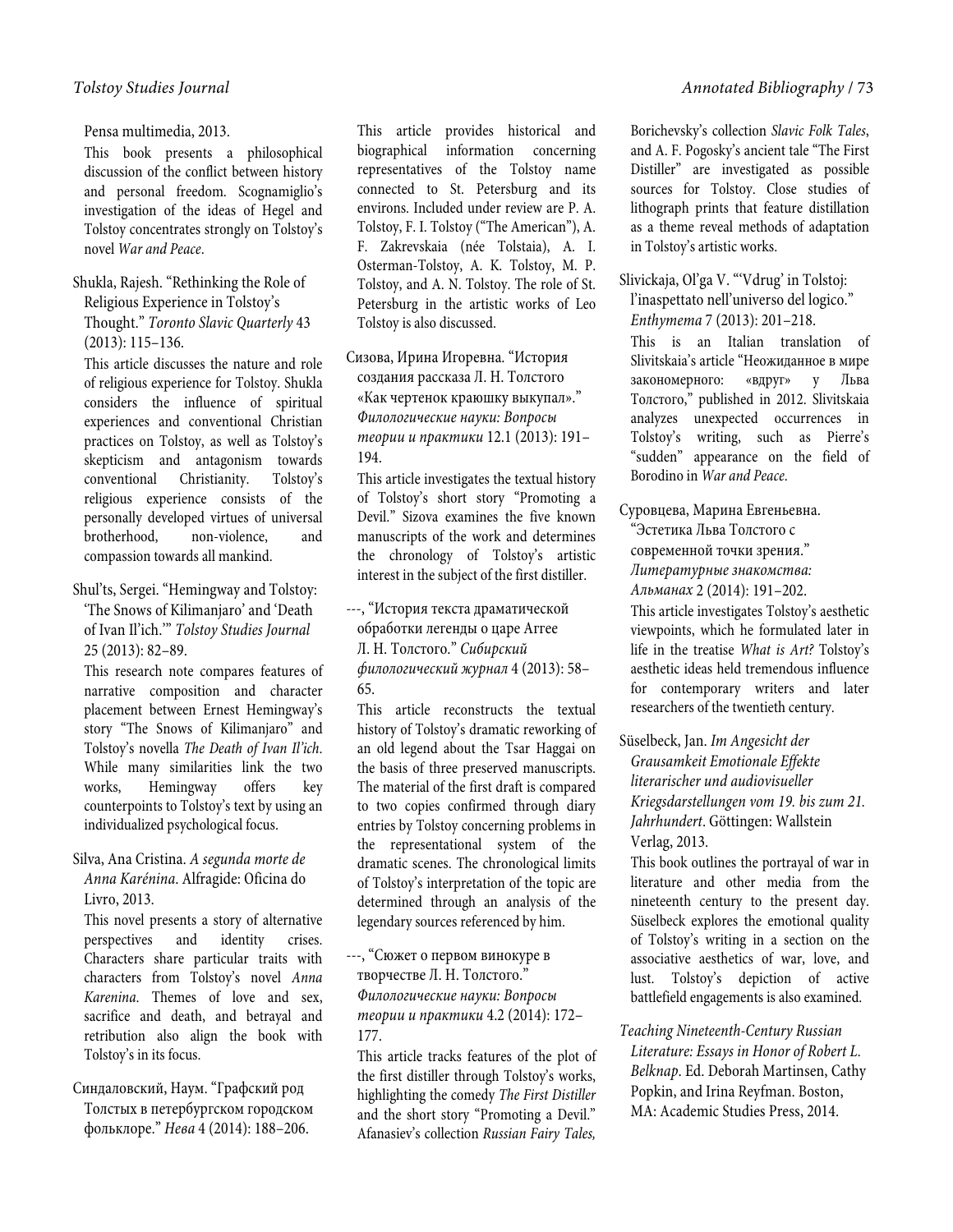This collection features material from the conference "Formulations: Teaching Nineteenth-Century Russian Literature" held in honor of Robert Belknap at Columbia University on February 12–13, 2010. Articles on topics related to Tolstoy include: "This Page Left Intentionally Blank: Absences in *Anna Karenina*," by Gary Saul Morson; "Teaching 'Literature and Empire': The Case for *Anna Karenina*," by Cathy Popkin; and "The Power of Pedagogy: Dispelling the Darkness in Tolstoy's Drama," by Maude Meisel.

*Текст и традиция: Альманах* 1, 2.

Санкт-Петербург: Росток, 2013, 2014 The anthology *Text and Tradition*, published jointly by Pushkin House and Yasnaya Polyana, investigates contemporary Russian literature in the context of ancient and classic literary traditions. In the first volume, Natalia Ponyrko presents material on the heritage of ancient Rus' culture in Tolstoy's life and works, Robert Chodel provides an overview of Tolstoy's influence on Ludwig Wittgenstein, and Igor Volgin investigates the lack of personal acquaintance between Tolstoy and Dostoevsky. In the second volume, Mikhail Epstein studies Tolstoy's use of the artistic device of estrangement in *The Death of Ivan Il'ich*.

Therivel, William A. *Studying Power: Divided (DP) versus United (UP): On Pluralism, Wisdom, Wise Lies, German Geniuses, Mexican Scripts, Scotland, Great Britain, Dante, Tolstoy, Einstein, and Pinker*. Minneapolis, MN: Kirk House Publishers, 2013.

This book focuses on one aspect of Therivel's GAM/DP theory of creativity: the division/unity of power. Division of power leads to a visitor personality, while a unity of power leads to an insular personality. Tolstoy's relationship to the social and political environment of nineteenth-century Russia influenced his development of artistic creativity.

Ткачёв, Александр Владимирович. *Подпоручик Севастопольский:* 

*Мистерия войны и мира*. Москва: Русский мир, 2013.

This book investigates literary and historical materials from archival sources and memoirs. It sheds light on Tolstoy's military service, especially during the Siege of Sevastopol. Tkachev argues that the novel *War and Peace* contains images and scenes from Tolstoy's first-hand experience as an observer and participant in the Crimean War.

*Толстая, Мария Николаевна (урожденная княжна Волконская), мать Л. Н. Толстого: Каталог материалов из фондов Государственного музея Л. Н. Толстого*. Руководитель проекта Н. А. Калинина. Отв. ред. Л. В. Гладкова. Перевод на английский язык: В. Щербаков. Москва: Государственный музей Л. Н. Толстого, 2014.

This catalog presents for the first time the materials of Tolstoy's mother, Maria Nikolaevna Tolstaia, available in the archives of the Leo Tolstoy State Museum. Items include family portraits, objects of daily life, manuscripts, and various documents. The catalog features unique illustrations of museum objects and includes a scientific directory. Contributors include N. A. Kalinina, V. V. Alekseeva, V. S. Bastrykina, S. N. Bokareva, N. V. Zubkova, M. G. Loginova, T. G. Nikiforova, S. D. Novikova, A. Iu. Tereshina, A. A. Chursina, E. G. Shestakova, and Iu. D. Iadovker.

*Толстой в жизни: Л. Н. Толстой, его семья, родственники, друзья и знакомые*. Том 3. Ред. Л. В. Гладкова. Москва: Кучково поле, 2013. This photo album features Tolstoy's life in pictures and the history behind the<br>images. Volume three includes images. Volume three includes photographs from 1900–1905, a period filled with important moments in Tolstoy's life and monumental events in society. Preface and commentary by M. G. Loginova and T. K. Popovkina accompany the material.

Толстой, Лев Николаевич. *Полное (академическое) собрание сочинений в ста томах. Художественные произведения в восемнадцати томах*. Том 9. Ред. П. В. Палиевский. Москва: Наука, 2014.

This publication brings together Tolstoy's unfinished works from the 1860s-70s in a separate volume for the first time. They provide evidence of what came to be termed in the twentieth century "the creative laboratory of the writer." The pieces are presented in accordance with the established or putative dates of Tolstoy's final work on them. All of the texts were checked against existing drafts, authorized copies, and initial publications. Special attention is given to fragments being published for the first time. All of the works are given specialized commentary to help elucidate Tolstoy's truncated fragments and scattered notes. The publication includes a bibliography of Tolstoy's works and an annotated index of names and titles. Scholars involved in the production of the volume include: N. I. Azarov, I. P. Viduetskaia, L. V. Gladkova, A. V. Gulin, G. N. Kovaleva, M. A. Mozharova, I. B. Pavlova, Iu. V. Prokopchuk, N. I. Romanova, I. I. Sizova, and M. I. Shcherbakova.

Tolstoy, Leo. *Anna Karenina*. Trans. Marian Schwartz. Ed. Gary Saul Morson. New Haven, CT: Yale UP, 2014.

This new translation of Tolstoy's novel *Anna Karenina* includes an introduction by Gary Saul Morson.

---, *Anna Karenina*. Trans. Rosamund Bartlett. Oxford: Oxford UP, 2014. This new translation of Tolstoy's novel *Anna Karenina* includes a comprehensive introduction and detailed notes by the translator.

---, *The Death of Ivan Ilyich and Confession*. Trans. Peter Carson. New York: Liveright, 2014.

This new translation pairs Tolstoy's novella *The Death of Ivan Il'ich* with the author's autobiographical *Confession*. An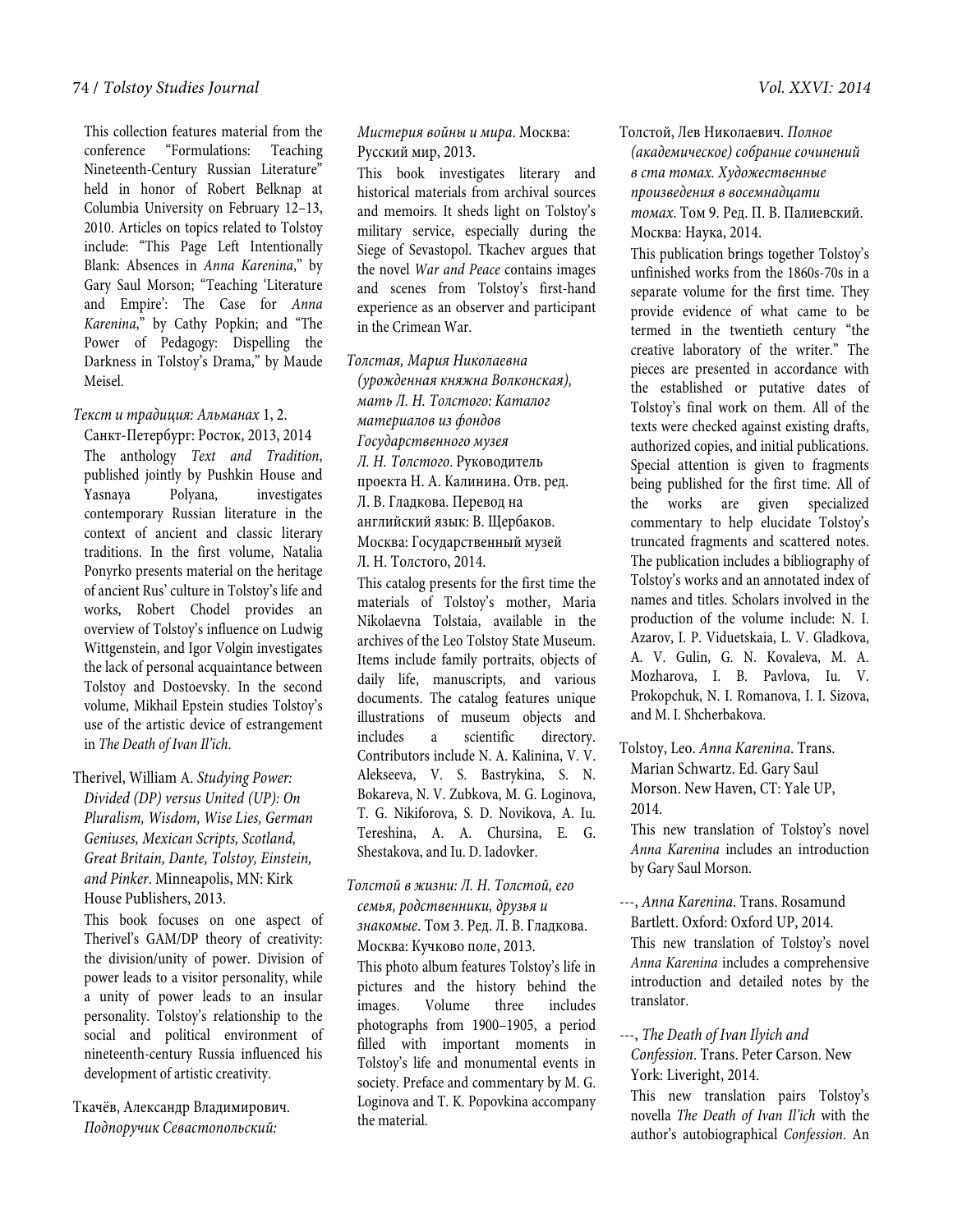introduction by Mary Beard details the process of Carson's unique translation.

Tolstoy, Leo; Sofiya Tolstaya; and Lev Lvovich Tolstoy. *The Kreutzer Sonata Variations: Lev Tolstoy's Novella and Counterstories by Sofiya Tolstaya and Lev Lvovich Tolstoy*. Trans. Michael R. Katz. Foreword by Ekaterina Tolstaya. Afterword by Andrey Tolstoy. New Haven, CT: Yale UP, 2014.

This collection includes a new translation of Tolstoy's novella *The Kreutzer Sonata* and related stories by his wife, Sofia, and his son, Lev. Extensive notes and summaries provide context to the associated family drama and social context.

*Tolstoy on Screen*. Ed. Lorna Fitzsimmons and Michael A. Denner. Evanston, IL: Northwestern UP, 2014.

This volume analyzes screen adaptations of Tolstoy's works throughout the history of cinema. The contributions are separated into eight sections based on the Tolstoy title they cover: "Father Sergius," *Resurrection*, *The Living Corpse*, *War and Peace*, *The Kreutzer Sonata*, *The Death of Ivan Il'ich*, "A Prisoner of the Caucasus," and *Anna Karenina*. Articles include "The Swansong of Early Russian Cinema: Iakov Protazanov's *Father Sergius* (1918)," by Denise J. Youngblood; "'A free adaptation of Leo Tolstoy's powerful novel': D. W. Griffith's *Resurrection* (1909) and American Commercial Cinema," by Vance Kepley; "Beyond the Melodrama of *Kachusha-mono*: Mizoguchi's *Straits of Love and Hate* (*Aien kyo*, 1937)," by Rie Karatsu; "Mikhail Shveitser's *Resurrection* (1960, 1962): Film Adaptation as Thaw Narrative," by David Gillespie; "When We Dead Awaken: *A Living Corpse* as a Moving Picture," by William Nickell; "Natasha at the Opera: Cinematic Treatments of Performance in Tolstoy's *War and Peace*," by Sharon Marie Carnicke; "Tolstoy's Comrades: Sergei Bondarchuk's *War and Peace* (1966–67) and the Origins of Brezhnev Culture," by Stephen M. Norris; "Tolstoy Transnational: Dornhelm's Adaptation of

*War and Peace* for Television (2007)," by Christine Engel; "Visualizing Ambiguity: Two Italian Adaptations of *The Kreutzer Sonata*," by Paolo Noto; "Out of Breath: Bernard Rose's *ivans xtc.* (2000) and Tolstoy's 'The Death of Ivan Il'ich,'" by Amy Mandelker; "Inverting the Imperial Dyad: Post-Soviet Screen Adaptations of Tolstoy's 'A Prisoner of the Caucasus,'" by Vlad Strukov and Sarah Hudspith; "Screening *Anna Karenina*: Myth via Novel or Novel via Myth," by Irina Makoveeva; "Anna in Almaty: Darejan Omirbaev's *Shuga* (2007)," by Alyssa Deblasio; and "Adaptation in Contexts: A Tale of Two *Anna*s," by Catharine Theimer Nepomnyashchy.

- Усачёв, Андрей. *Царство дураков*. Иллюстратор: Игорь Олейников. Москва: Machaon, 2014. This children's book is based on Tolstoy's fairy tale "Ivan the Fool."
- Verzuh, Ron. "Oregon's Doukhobors: The Hidden History of a Russian Religious Sect's Attempts to Found Colonies in the Beaver State." *BC Studies* 180 (2014): 43–81.

This article traces the history of Doukhobor settlements in the state of Oregon. Tolstoy's monetary assistance to the Doukhobors is mentioned, along with his endorsement of their pacifist and communal lifestyle.

*War and Peace*. Ed. Brett Cooke. Ipswich, MA: Salem Press, 2014.

This volume of the series *Critical Insights* includes essays and notes on Tolstoy's novel *War and Peace*. It features four pieces by Brett Cooke: "On *War and Peace*," "Tolstoy's Biography and Autogenealogy," "Tolstoy's Dialogue with His Readers," and "Human Nature in Tolstoy's Epic." Other articles include "On the meaning of serfdom," by Anna Hruska; "Dostoevsky, Tolstoy and Napoleon," by Janet Tucker; "Foreign Influences and Domestic Concerns," by Sara Stefani; "Benevolence on the Battlefield," by Rick McPeak; "The Poetic Nature of *War and Peace,*" by Olga Slivitskaya; "The Russian Homer? Food, Eating, and Scenes of Dining in *War and Peace*," by Ronald D. LeBlanc; "Tolstoy's Connections vs. Separation Paradigm," by Kevin O'Brien; "Pierre and Familyhood," by Anna A. Berman; "Orthodox Spirituality and Women's Virtue," by Elizabeth Blake; "Gambling with a Constant Heart: Sonya's Inevitable Loss," by Donna Oliver; "Trembling Napoleon and Fat Kutuzov: Bodies, Historical Figures, and Historical Determinism in *War and Peace*," by Ani Kokobobo; and "The Philosophy of History," by Jeff Love.

Woiwode, Larry. *Words for Readers and Writers: Spirit-Pooled Dialogues*. Wheaton, IL: Crossway, 2013.

This collection of essays discusses the ways words are used by writers and interpreted by readers. Chapter ten, entitled "Tolstoy's Words March Right to Truth," focuses on Tolstoy's ability to remove excess verbiage to present engaging and meaningful gestures. Background on the writing of *War and Peace* is provided through a review of Kathryn B. Feuer's *Tolstoy and the Genesis of* War and Peace.

- 小五. "塞瓦斯托波尔纪事—— 托尔斯泰与罗兰及中国新文学." 文化交流4 (2014): 46-49. [Xiao Wu. "Saiwasituobo'er jishi——Tuoersitai yu Luolan ji Zhongguo xinwenxue." *Wen hua jiao liu* 4 (2014): 46–49.] This article investigates Tolstoy's influence on Chinese literature in the early twentieth century. The role of *The Sevastopol Sketches* in Tolstoy's Chinese reception is given primary focus.
- Youngblood, Denise J. *Bondarchuk's* War and Peace*: Literary Classic to Soviet Cinematic Epic*. Lawrence, KS: UP of Kansas, 2014.

This book examines Sergei Bondarchuk's film adaptation of Tolstoy's novel *War and Peace* with relation to the political context of the Cold War. Youngblood details the challenges and successes of the film's production and its influence in film history. The epic scale of the film reveals